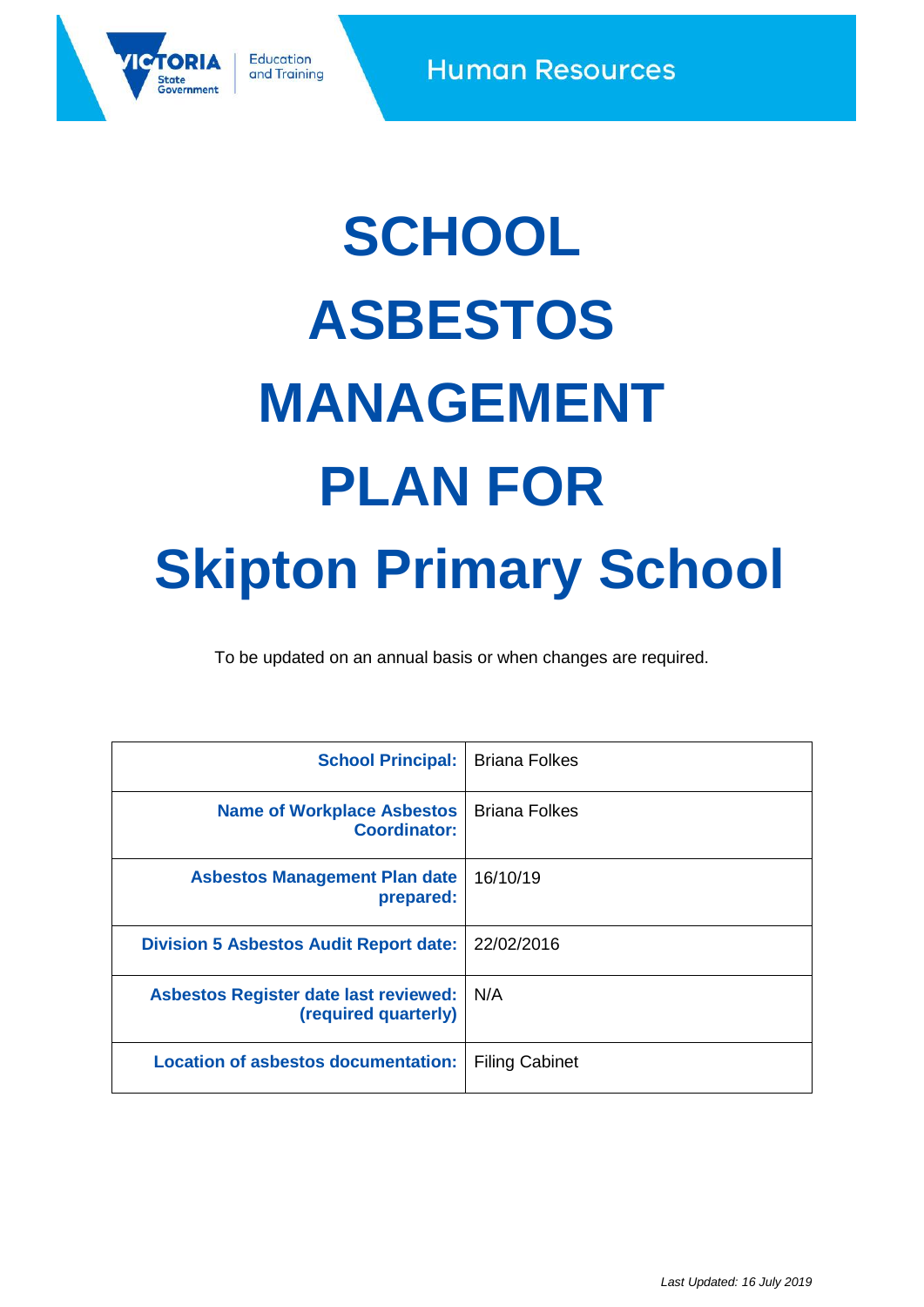

Education<br>and Training

# **Human Resources**

# **Table of Contents**

| Asbestos Hazard Identification, Communication And Monitoring  Error!<br>$\mathbf 1$<br><b>Bookmark not defined.</b> |  |
|---------------------------------------------------------------------------------------------------------------------|--|
| Asbestos Hazard Identification, Communication and Monitoring 7                                                      |  |
|                                                                                                                     |  |
|                                                                                                                     |  |
|                                                                                                                     |  |
| 1.3.1                                                                                                               |  |
| 1.3.2                                                                                                               |  |
| 1.4 Asbestos Audit Report, Asbestos Register and Asbestos Label Register  8                                         |  |
| 1.4.1                                                                                                               |  |
| 1.4.2                                                                                                               |  |
| Asbestos Register, Asbestos Label Register and Visual Inspections 9<br>1.4.3                                        |  |
| 1.4.4                                                                                                               |  |
|                                                                                                                     |  |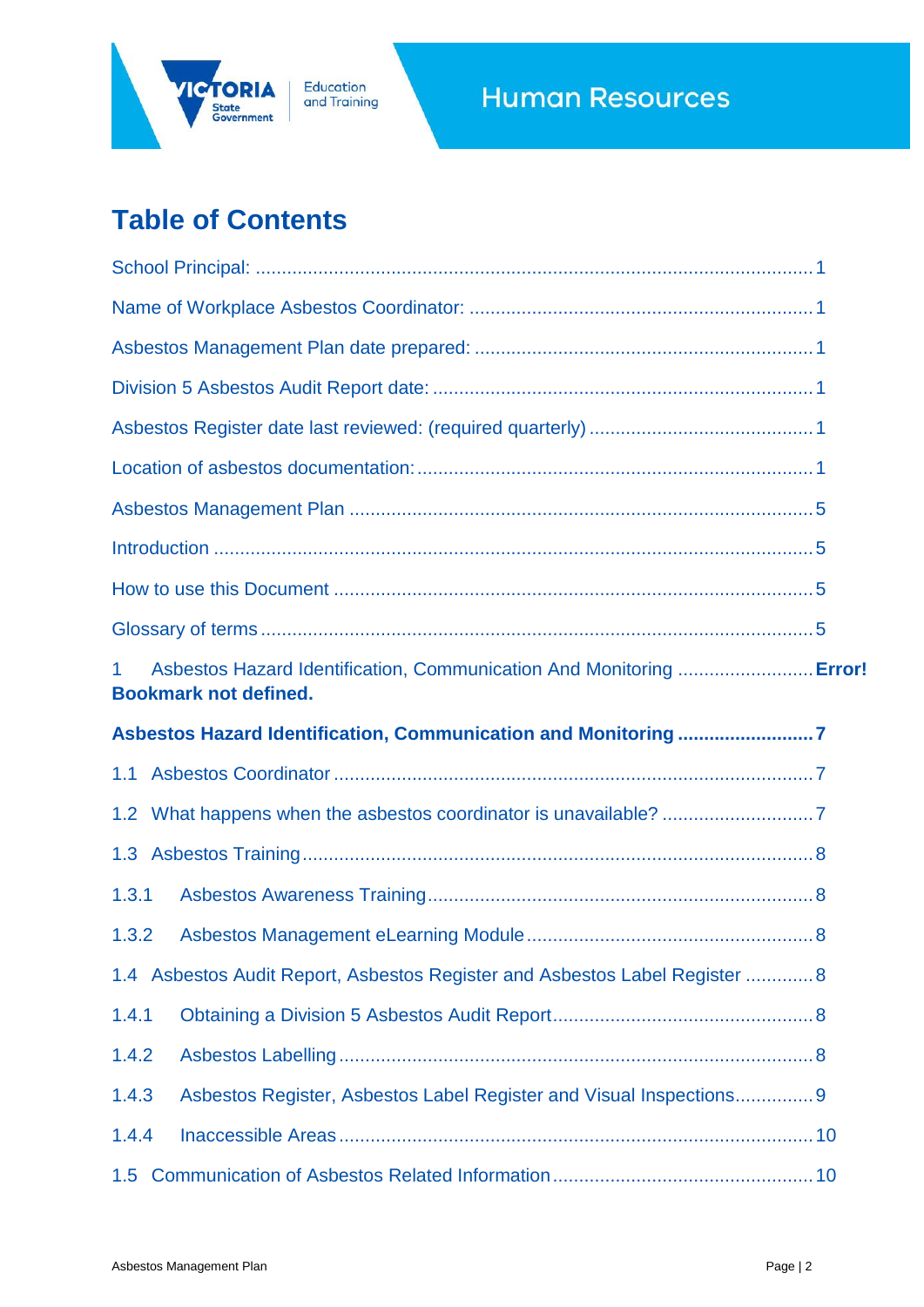

# **Human Resources**

| 1.5.1          |                                                                                           |  |
|----------------|-------------------------------------------------------------------------------------------|--|
| 1.5.2          |                                                                                           |  |
| 1.5.3          |                                                                                           |  |
|                |                                                                                           |  |
| $\overline{2}$ | Process Following Identification of Damage to ACM or Suspected ACM  12                    |  |
|                |                                                                                           |  |
|                | Process Following Identification of Damage to ACM or Suspected ACM  13                    |  |
|                |                                                                                           |  |
|                | 2.1 Isolating an area of damaged ACM or identified suspected ACM 13                       |  |
|                |                                                                                           |  |
|                |                                                                                           |  |
|                |                                                                                           |  |
|                |                                                                                           |  |
|                | 2.6 Checklist - Process following identification of damage to ACM or identified suspected |  |
| 3              |                                                                                           |  |
|                |                                                                                           |  |
|                |                                                                                           |  |
|                |                                                                                           |  |
|                |                                                                                           |  |
|                |                                                                                           |  |
| 4              |                                                                                           |  |
| 4.1            |                                                                                           |  |
| 4.1.1          |                                                                                           |  |
| 4.1.2          | WorkSafe Victoria Notification of Asbestos Removal Form 19                                |  |
| 4.1.3          |                                                                                           |  |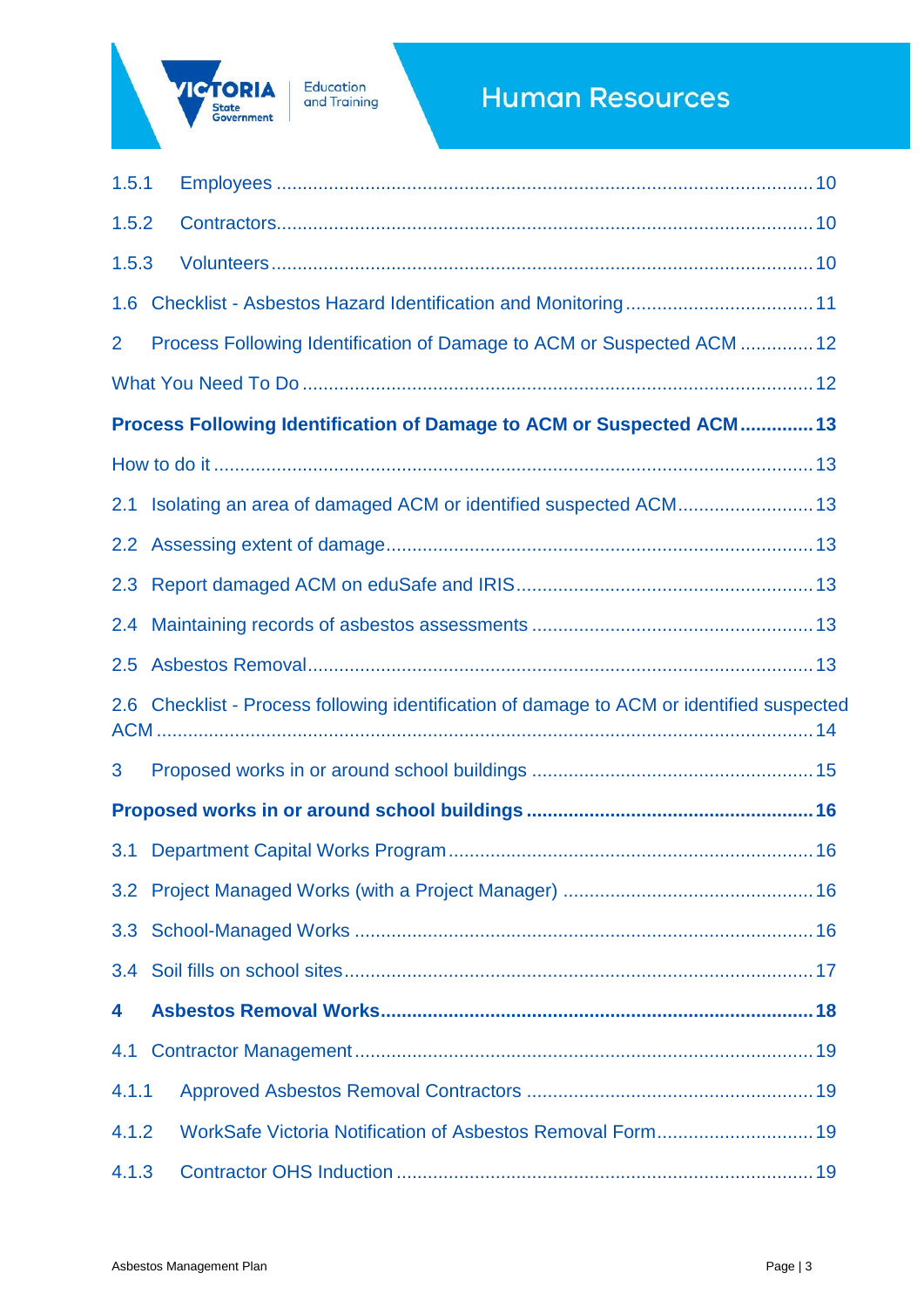

Education<br>and Training

# **Human Resources**

| 4.3.1 |  |
|-------|--|
| 4.3.2 |  |
| 4.3.3 |  |
| 4.3.4 |  |
|       |  |
|       |  |
|       |  |
|       |  |
|       |  |
|       |  |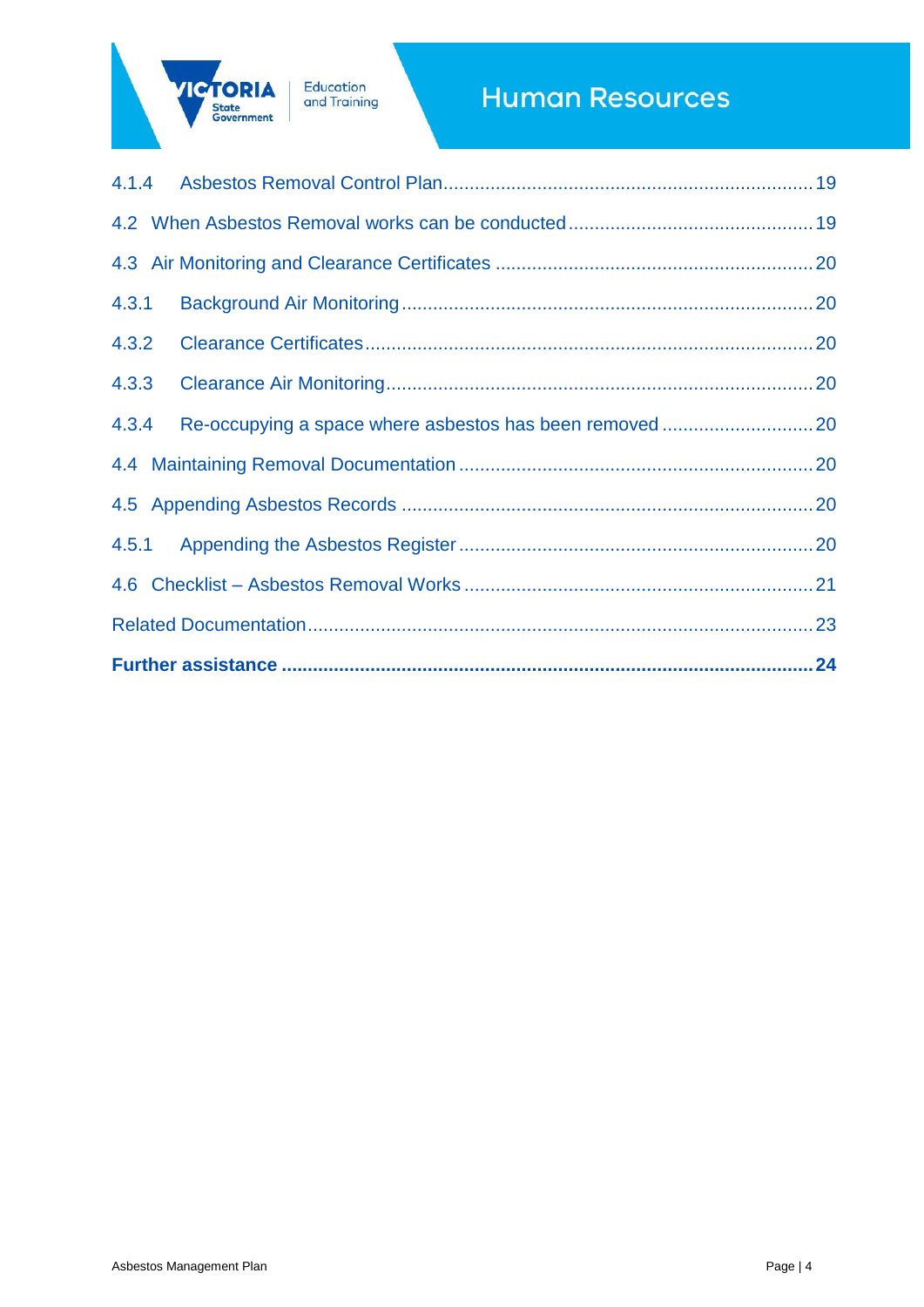# **Asbestos Management Plan**

# <span id="page-4-1"></span><span id="page-4-0"></span>**Introduction**

ernment

Asbestos is a natural mineral that can be found throughout our environment. It was used extensively in building and consumer products up until the 1980's. Many Australian businesses, homes and public buildings, including schools, incorporated asbestoscontaining materials in structures such as roofs, floors and walls.

People may become concerned if they suspect that their school has asbestos containing materials. However, many studies have shown that these products, if maintained in good condition and left undisturbed, do not pose a significant health risk. Asbestos is usually found in a bonded form (non-friable asbestos) that does not normally result in the release of dangerous fibres. It is only when asbestos is disturbed or damaged that the potential for release of fibres increases (friable asbestos).

This School Asbestos Management Plan (SAMP) is a documented outline of how Asbestos Containing Materials (ACM) in Skipton Primary School will be managed, including what types of materials will be managed, when and how this will be done and who has responsibility. All schools are required to have a current SAMP that is regularly updated. It forms part of the school Occupational Health and Safety Management System (OHSMS) to identify and control the risks associated with asbestos.

#### <span id="page-4-2"></span>**How to use this Document**

Within this document, the management of ACM is divided into four broad categories. They are:

- **1. Asbestos Hazard Identification, Communication and Monitoring**
- **2. Process Following Identification of Disturbance/Damage to ACM or Newly Identified Suspected ACM**
- **3. Proposed Works in or Around School Buildings**
- **4. Asbestos Removal Works**

#### <span id="page-4-3"></span>**Glossary of terms**

A glossary of terms is available on the final page of this SAMP.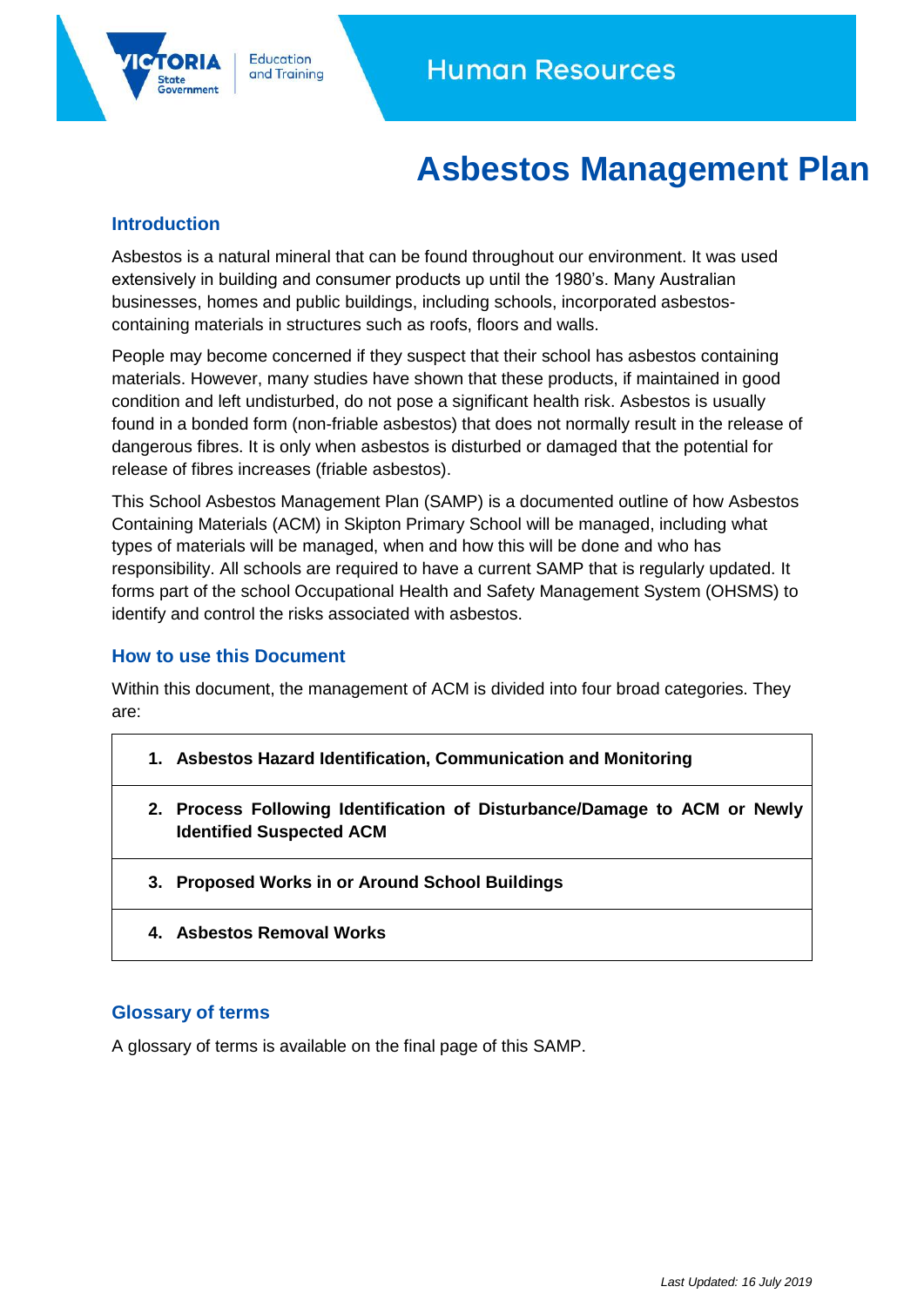

Education and Training

# **Human Resources**

# **What you need to do**



#### Notes:

- Schedule dates of visual inspections on the OHS Activities Calendar
- Delegate completion of visual inspections to the Asbestos Coordinator
- Update Asbestos Register & Labelling/Signage Register following each visual inspection and communicate results to all employees, contractors and volunteers and the School Council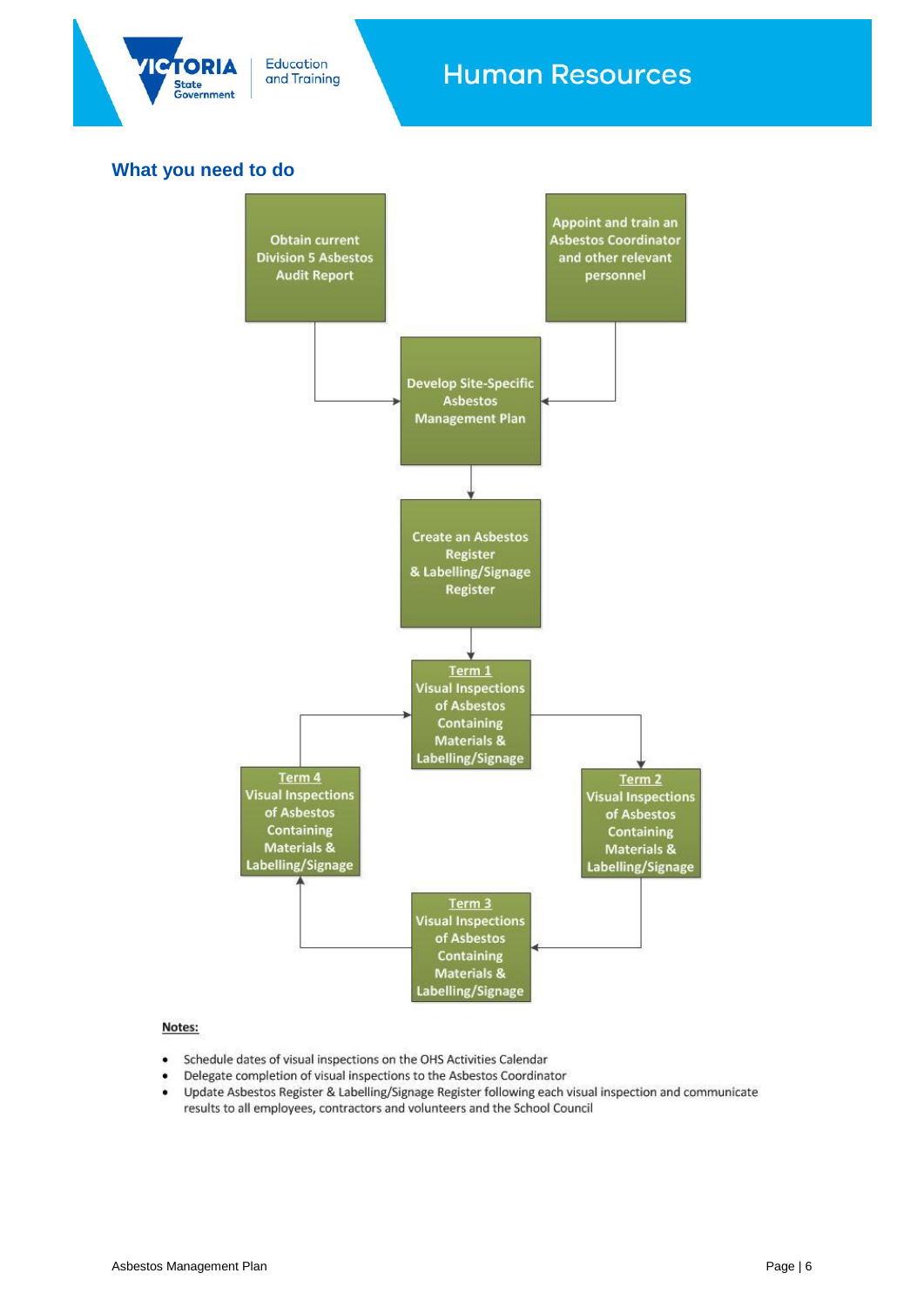# <span id="page-6-0"></span>**Asbestos Hazard Identification, Communication and Monitoring**

# **How to do it**

### <span id="page-6-1"></span>**1.1 Asbestos Coordinator**

The **Asbestos Coordinator** is the main contact point for all asbestos-related matters and assumes responsibility for the safe management of asbestos within the workplace, under the direction and control of the **Principal**.

The **Asbestos Coordinator** is required to:

Education

and Training

- Attend asbestos management information and training sessions provided by the Department of Education and Training (the Department) prior to taking on the role (see Section 1.3 below).
- Know of the presence and location of asbestos within their **workplace** buildings.
- Be aware of the risks associated with the presence of asbestos.
- Be aware of the measures in place to control those risks including the contents of this School Asbestos Management Plan (SAMP).
- Ensure that matters related to asbestos risk management are communicated to employees, contractors, visitors, volunteers and parents.
- Ensure that actions required to control the risk associated with the presence of asbestos are implemented.
- Conduct quarterly visual inspections of workplace facilities and document this in the Asbestos Register and Asbestos Label Register.
- Consult with the Health and Safety Representative (HSR) regarding the above, including conducting inspections, maintaining the workplace's *Asbestos Register*, *Asbestos Label Register* and all proposed refurbishments, demolitions and minor works involving ACM.
- Report in writing to the **Principal,** on all asbestos-related concerns that have been discussed in employee meetings and/or through other forums (including concerns raised by parents and members of the public).
- Maintain and update the SAMP and record any asbestos-related hazards and incidents into [eduSafe](http://www.education.vic.gov.au/EduSafe/login.aspx?ReturnUrl=%2fedusafe%2fDefault.aspx) and IRIS.

#### <span id="page-6-2"></span>**1.2 What happens when the asbestos coordinator is unavailable?**

The **Principal** is responsible for ensuring that other employees are suitably trained to undertake the duties of the Asbestos Coordinator so there is adequate back up support in the event that the Asbestos Coordinator is unavailable or where there is a requirement for additional resources in this area. The number and distribution of trained employees is based on the size of the school. The names of these employees at **Skipton Primary School** are as follows: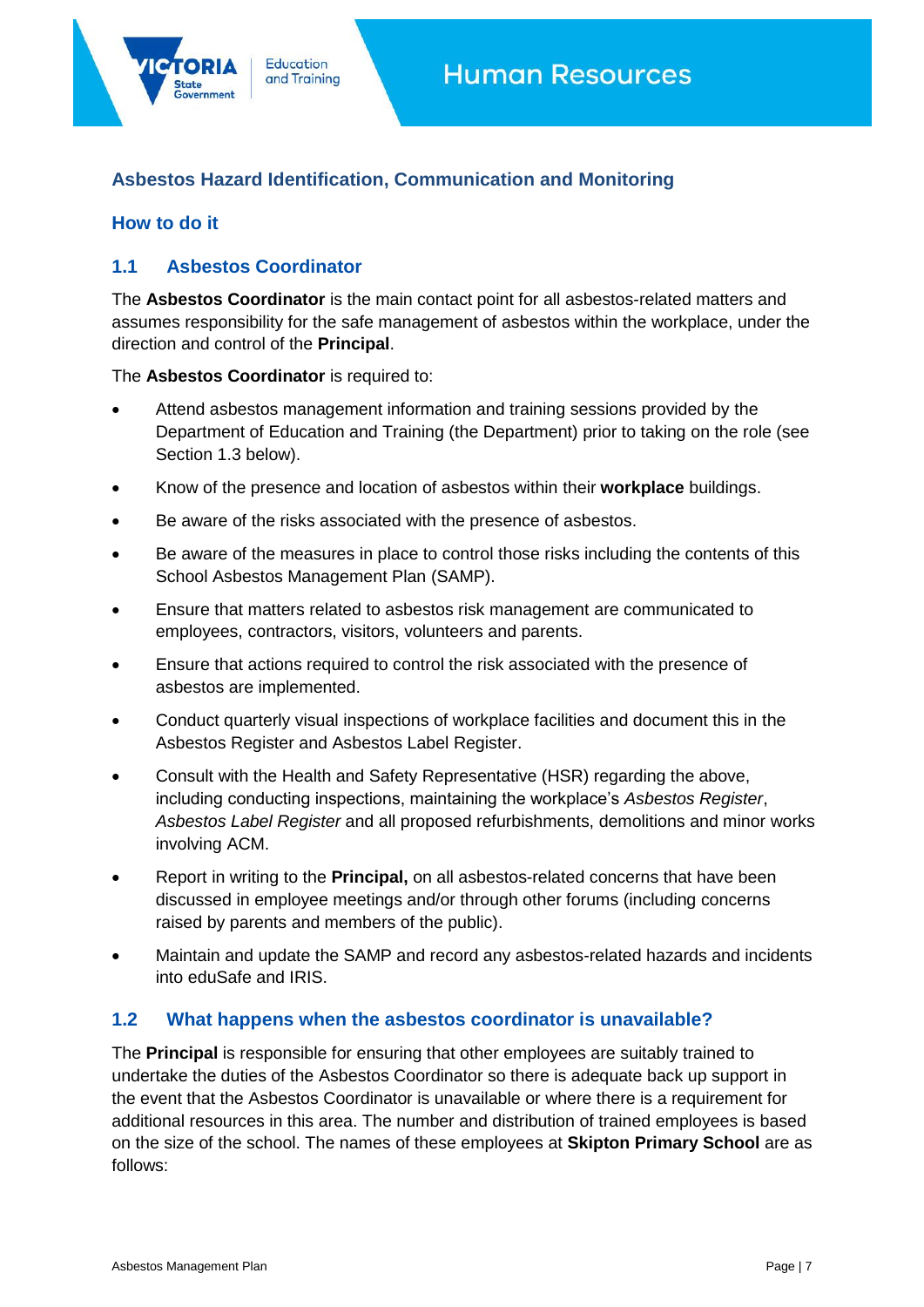**Briana Folkes**

State

Natalie Clark

Regular meetings will be held with the delegated personnel to ensure that current issues are addressed and proactive measures are in place to deal with the management of existing ACM.

## <span id="page-7-0"></span>**1.3 Asbestos Training**

The school **Principal**, **Asbestos Coordinator and other relevant personnel** will complete the information and training sessions provided by the Department regarding the management of ACM (see below). Completed training is recorded on the *OHS Training Planner/Register.*

# <span id="page-7-1"></span>**1.3.1 Asbestos Awareness Training**

Education

and Training

Asbestos Awareness Training is provided by the Department on a regular basis.

Refer to the **Bricks and Mortar Training Schedule** to make a booking at a suitable date and time.

#### <span id="page-7-2"></span>**1.3.2 Asbestos Management eLearning Module**

The Department's Learning Management System (LearnED), hosts an online Asbestos Management module, available to complement the Asbestos Awareness Training.

[LearnED](https://edupay.eduweb.vic.gov.au/psp/hoadmin/?cmd=login&languageCd=ENG&) can be accessed through this hyperlink: LearnED (eduPay login required).

# <span id="page-7-3"></span>**1.4 Asbestos Audit Report, Asbestos Register and Asbestos Label Register**

**Skipton Primary School** will have available to employees, students, contractors, volunteers and visitors a hard copy of the current Division 5 Asbestos Audit Report and the current version of a completed Asbestos Register at the reception area of the school.

# <span id="page-7-4"></span>**1.4.1 Obtaining a Division 5 Asbestos Audit Report**

The **Skipton Primary School** Division 5 Asbestos Audit Report can be accessed from the [School Facilities Profile website](https://www.eduweb.vic.gov.au/schoolfacilitiesprofile/SFPW3.aspx) (school login required). This report identifies the presence of asbestos within **Skipton Primary School** and details the location of ACM in all buildings (including re-locatable buildings on site at the time of audit), its condition and priority classification.

**Note:** the Department is responsible for managing an asbestos audit schedule, to ensure that the Division 5 Asbestos Audit Report for the school is less than five years old.

# <span id="page-7-5"></span>**1.4.2 Asbestos Labelling**

As part of the current Division 5 Asbestos Audit program, the following asbestos labelling is displayed at **Skipton Primary School**:

 Signage at the front gate instructing all visitors to report to the general office (**school responsibility**).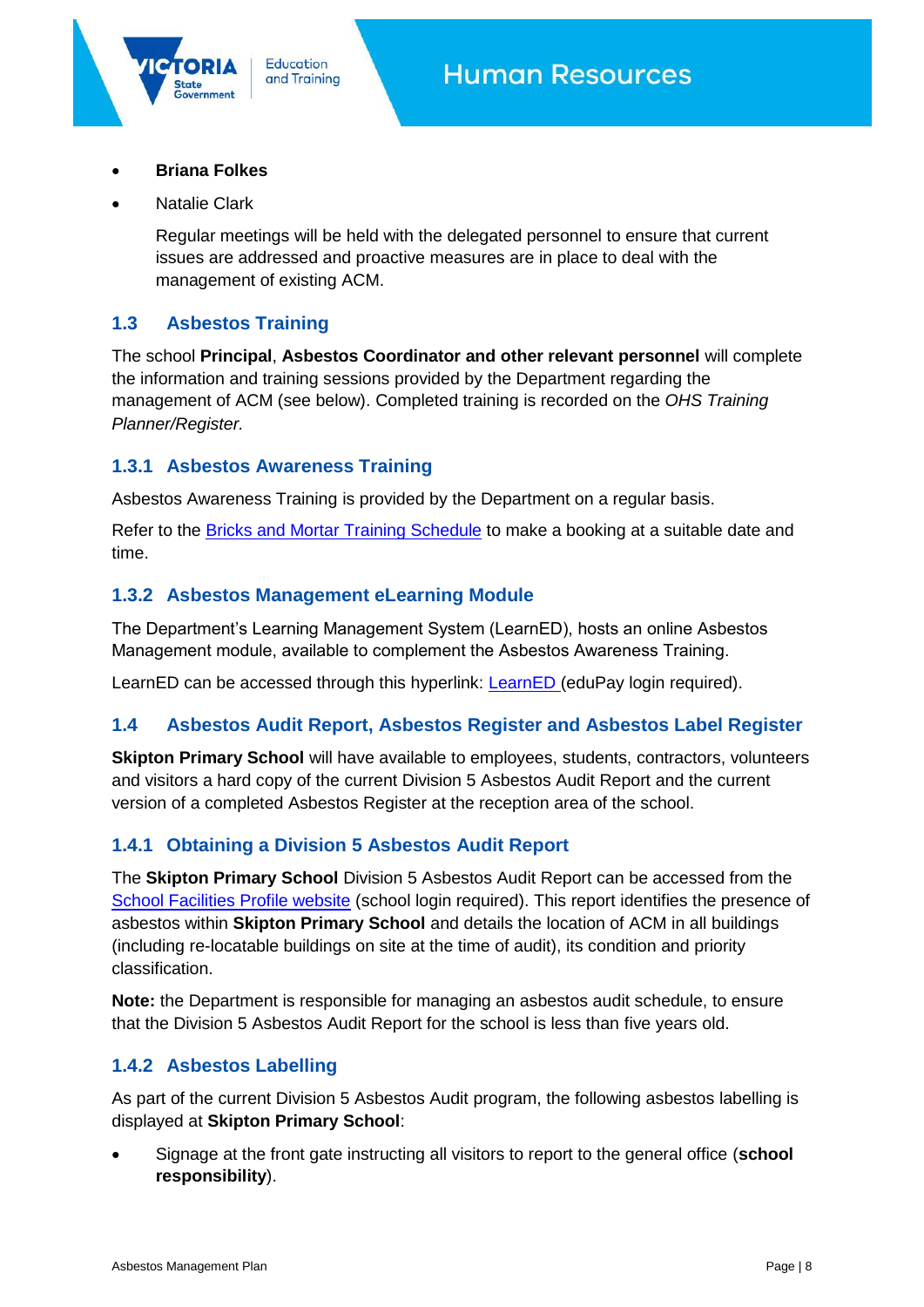

 Signage at the general office to notify all persons undertaking work to undergo an induction; including viewing the asbestos register indicating the location of ACM, before undertaking any work in the school.

Education

and Training

 Labels; fixed at the entrances to all buildings with known ACM, indicating that there is ACM located in the building.



Victoria Department of Education and

**disturbing materials within this building**

Department of Education and

# <span id="page-8-0"></span>**1.4.3 Asbestos Register, Asbestos Label Register and Visual Inspections**

ACM listed in Appendix A – Asbestos Materials Register of the Division 5 Asbestos Audit Report have been transferred into the *Asbestos Register* template.

The **Asbestos Coordinator**, in consultation with the Health and Safety Representative (HSR), will regularly conduct a visual inspection of all asbestos-containing materials to monitor the status and condition of ACM, and of asbestos labelling, as follows:

- Schedule a visual inspection every three months or earlier based on the location, type and condition of ACM and document on the *OHS Activities Calendar.*
- Include in the visual inspection an assessment of the condition of ACM; including any damage, deterioration, remediation or removal, since the previous inspection.
- Include in the visual inspection an assessment of any labelling to ensure all labels are visible, securely affixed and in good condition.
- Record the results of each visual inspection on the *Asbestos Register* and *Asbestos Label Register,* respectively, including any recommended actions and retain all records indefinitely.
- Follow up actions identified as a result of each inspection and document any changes in the *Asbestos Register* and/or *Asbestos Label Register*. **Where ACM has been disturbed or damaged, the school will contact the Asbestos, Reinstatement and Preventative Maintenance Call Centre on 1300 133 468.**
- Sign and date (Asbestos Coordinator and HSR) each completed *Asbestos Register* and *Asbestos Label Register*.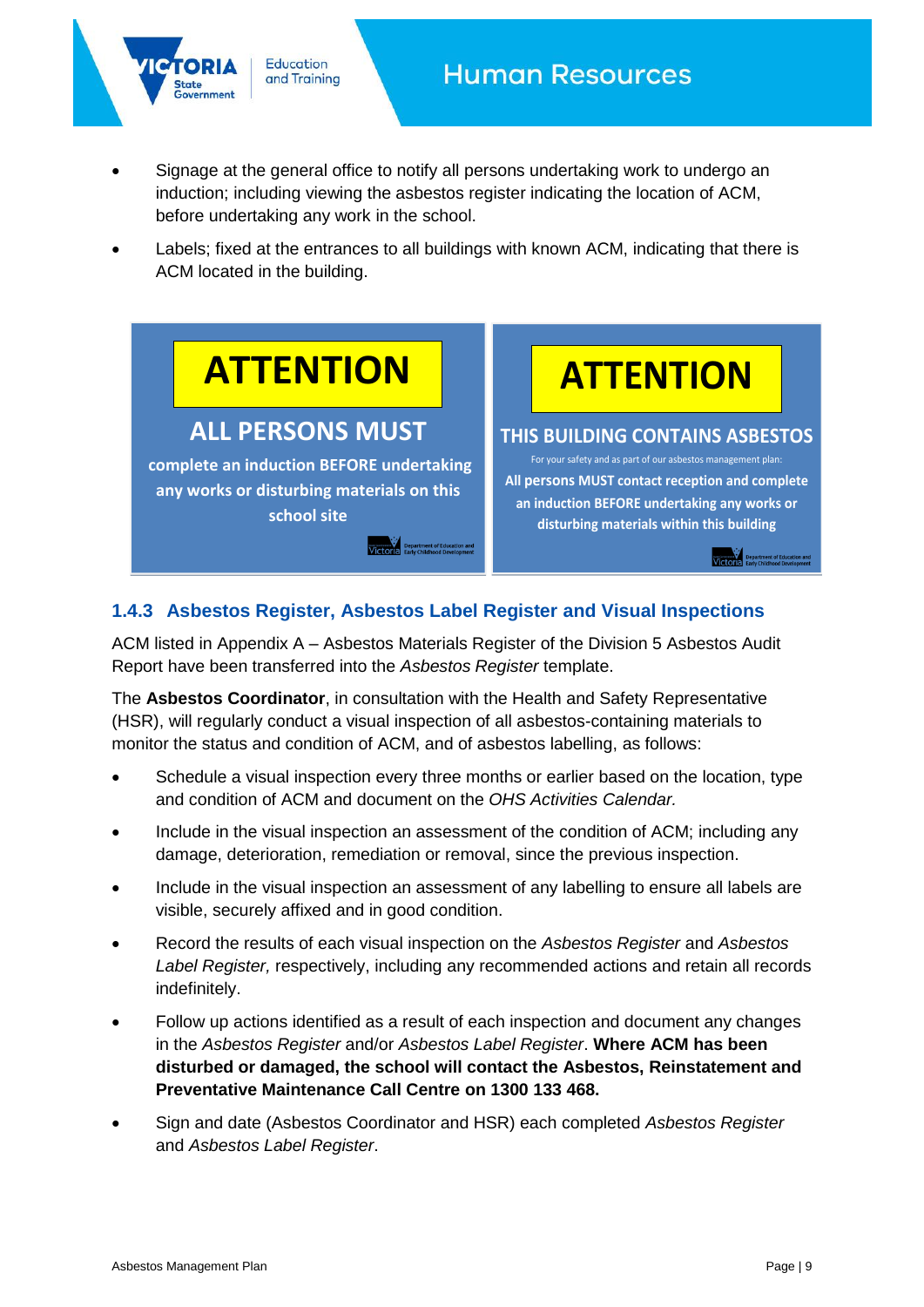# <span id="page-9-0"></span>**1.4.4 Inaccessible Areas**

Education

and Training

Where areas are identified as inaccessible or as having limited access, in the Division 5 Asbestos Audit Report, it is assumed that ACM is present, these areas will be treated as if they contain ACM unless determined otherwise, through completion of a Division 6 Asbestos Audit report.

#### <span id="page-9-1"></span>**1.5 Communication of Asbestos Related Information**

#### <span id="page-9-2"></span>**1.5.1 Employees**

The **Principal** will ensure that all employees (including casual relief teachers and student support service officers) are annually inducted using the *OHS Induction Checklist* and specifically informed of:

- the presence and location of ACM within the workplace
- how the Division 5 Asbestos Audit Report and Asbestos Register can be accessed
- the risk associated with the presence of ACM
- the name and responsibilities of the School Asbestos Coordinator and delegated support employees
- controls in place to manage the risks associated with ACM, including the contents of this Asbestos Management Plan
- the outcomes of quarterly visual inspections of ACM.

#### <span id="page-9-3"></span>**1.5.2 Contractors**

All contractors must report to the front reception office on arrival at site. This requirement is indicated on signage located at all entrances to the school. Contractors must complete a *Contractor OHS Induction Checklist* prior to commencing any work, which includes a review of the Division 5 Asbestos Audit Report and current Asbestos Register.

The induction must be completed by the Asbestos Coordinator or other delegated person listed under Section 1.2 of this SAMP.

#### <span id="page-9-4"></span>**1.5.3 Volunteers**

All volunteers including those attending working bees must report to the front reception office on arrival at site. Volunteers must complete a *Volunteer OHS Induction Checklist* prior to commencing any work, which includes a review of the Division 5 Asbestos Audit Report and current *Asbestos Register*. The induction will be completed by the Asbestos Coordinator or other delegated person listed under Section 1.2 of this SAMP.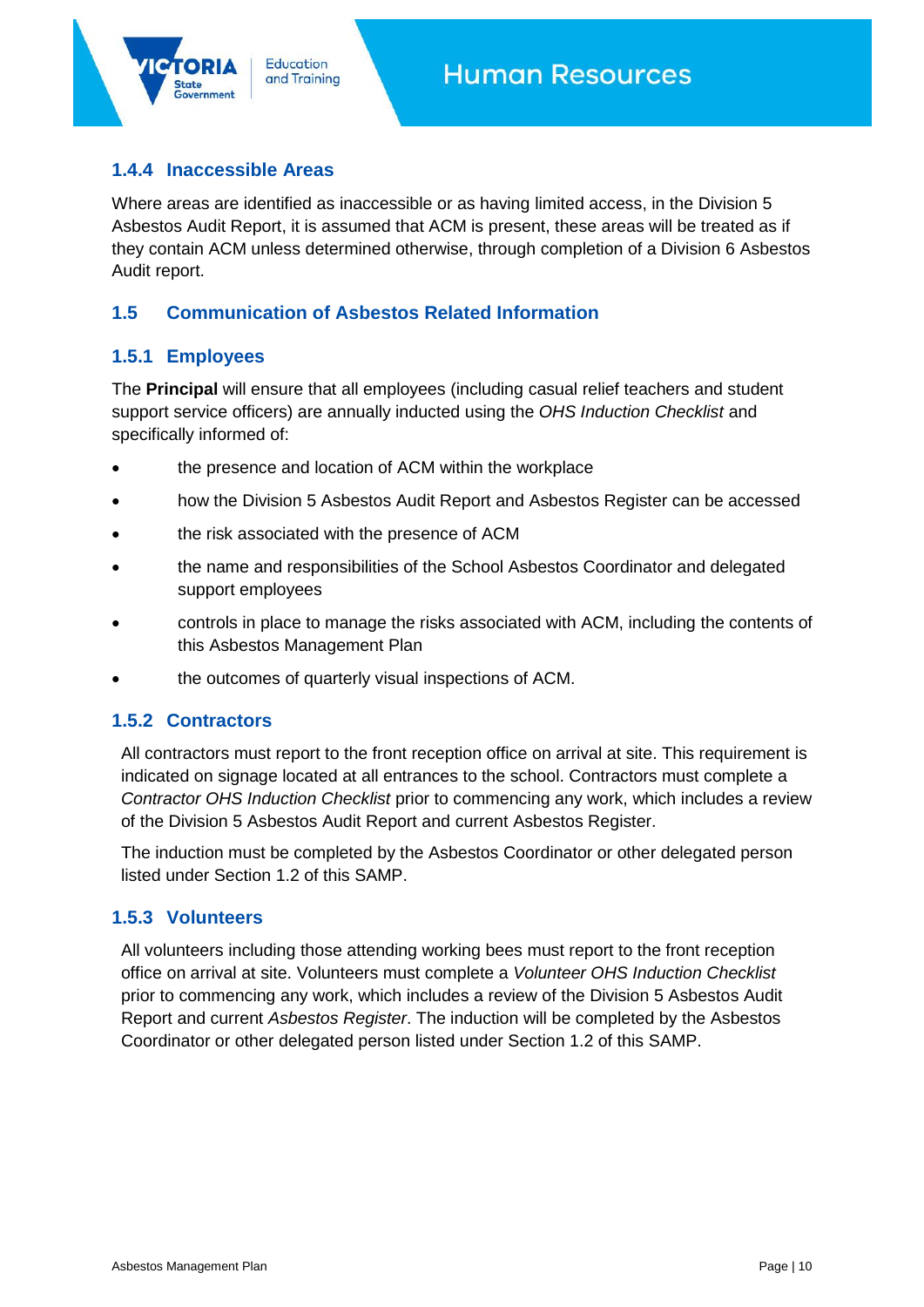

# <span id="page-10-0"></span>**1.6 Checklist - Asbestos Hazard Identification and Monitoring**

| $\Delta$ | <b>Requirement</b>                                                                                                                                                                                               |
|----------|------------------------------------------------------------------------------------------------------------------------------------------------------------------------------------------------------------------|
|          | The school has a current Division 5 Asbestos Audit Report (i.e. less than five years<br>old).                                                                                                                    |
|          | The school has a School Asbestos Management Plan.                                                                                                                                                                |
|          | The school has a trained Asbestos Coordinator.                                                                                                                                                                   |
|          | The school conducts visual inspections of ACM and Asbestos labels/signage and<br>records results in the Asbestos Register and Asbestos Label Register, respectively.                                             |
|          | The Division 5 Asbestos Audit Report and the current Asbestos Register is kept at<br>the general office.                                                                                                         |
|          | Signage is installed at the front gate directing visitors to the general office.                                                                                                                                 |
|          | Signage is installed at the general office to notify all contractors and volunteers to<br>undergo an induction, which includes a review of all asbestos documentation prior to<br>commencing work in the school. |
|          | Labels are present at all relevant building entrances indicating that there is ACM located<br>in the building.                                                                                                   |
|          | Processes are in place to provide relevant asbestos-related information to employees,<br>contractors and volunteers.                                                                                             |
|          |                                                                                                                                                                                                                  |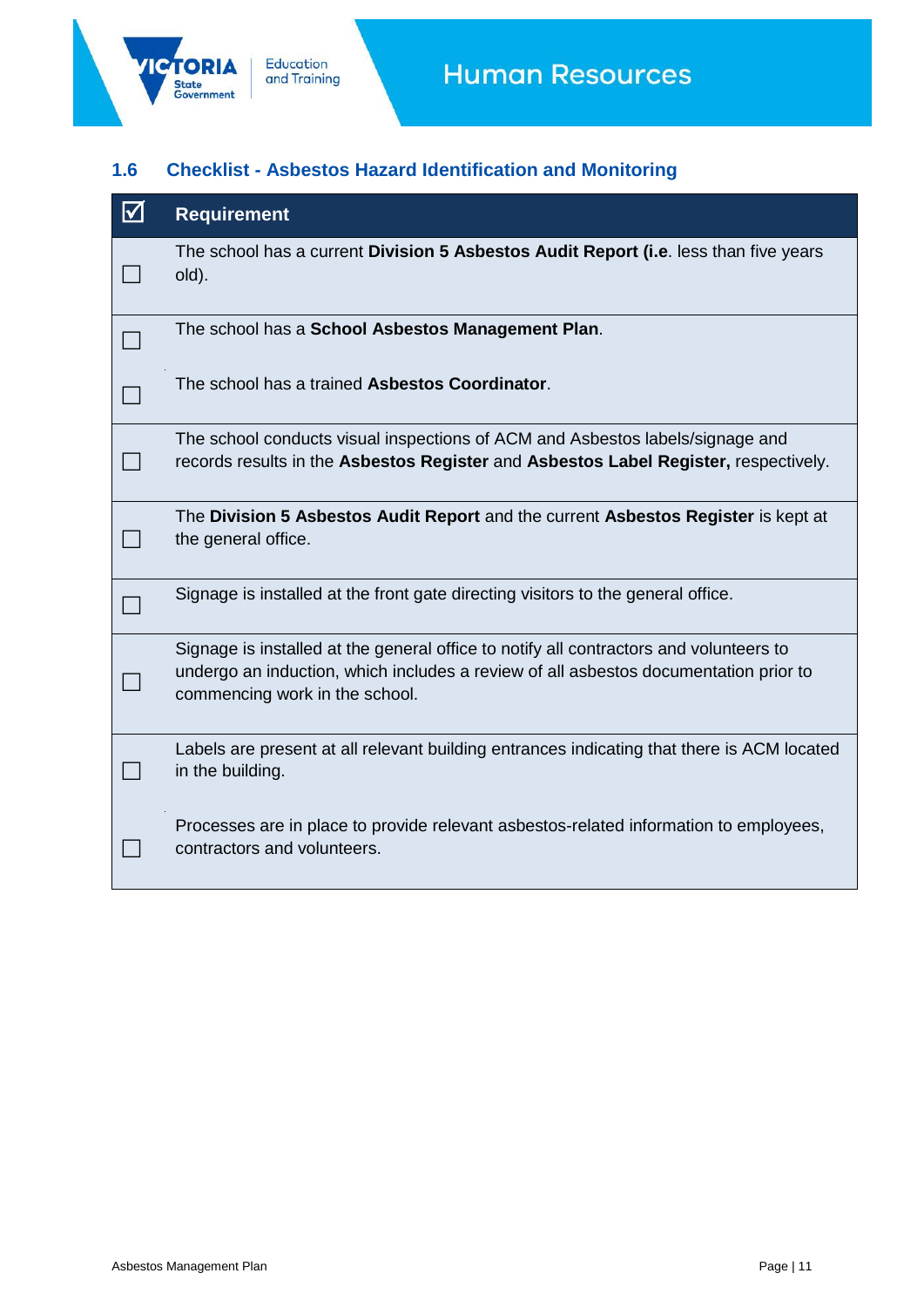

# <span id="page-11-0"></span>**1 Process Following Identification of Damage to ACM or Suspected ACM**

# <span id="page-11-1"></span>**What You Need To Do**

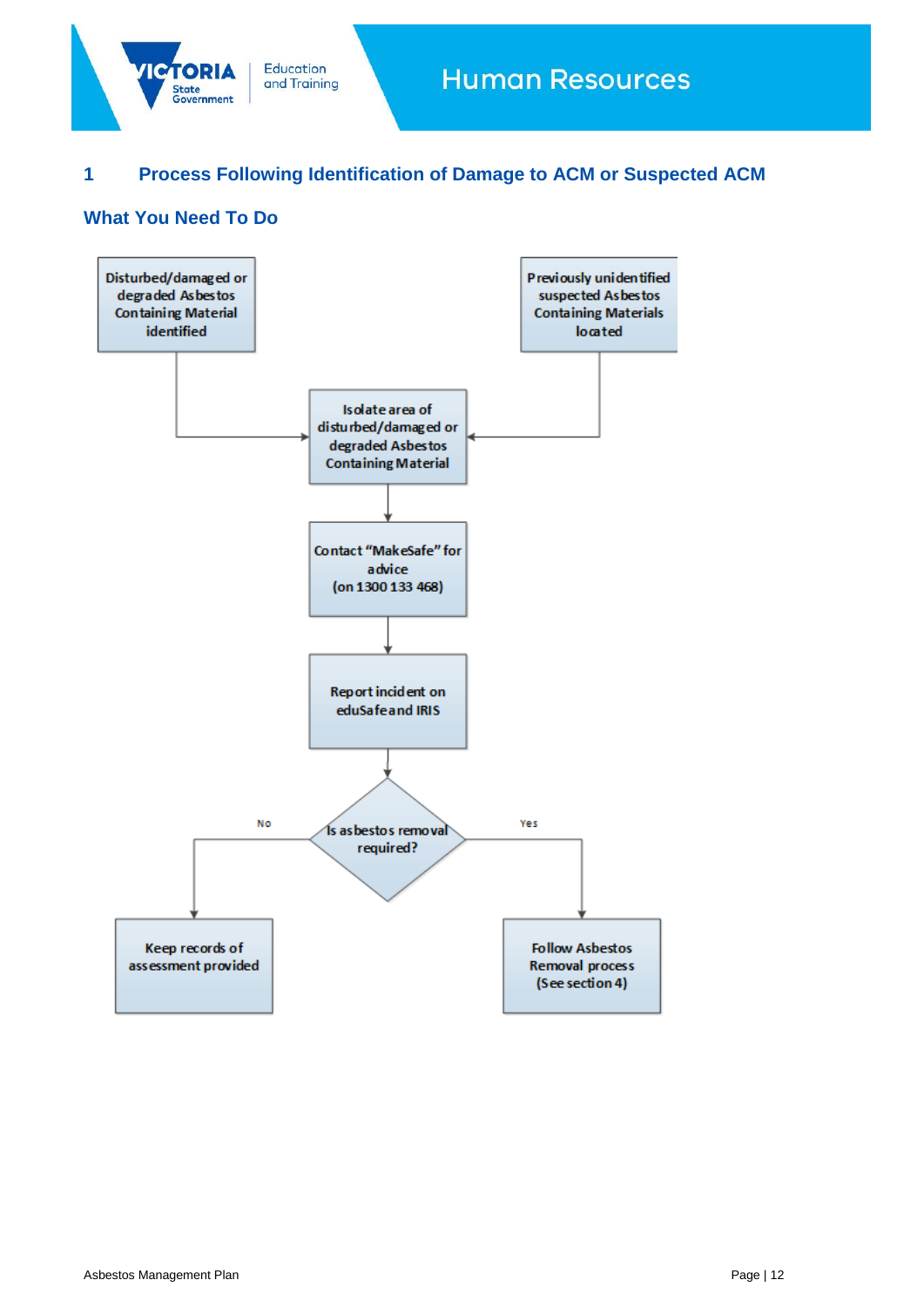# <span id="page-12-0"></span>**Process Following Identification of Damage to ACM or Suspected ACM**

**Education** 

and Training

#### <span id="page-12-1"></span>**How to do it**

itate

#### <span id="page-12-2"></span>**2.1 Isolating an area of damaged ACM or identified suspected ACM**

If **Skipton Primary School** becomes aware of damage or disturbance to Asbestos Containing Materials at the site either after an inspection, or as a result of a hazard report or previously unidentified suspected Asbestos Containing Materials are located, the affected area will be isolated immediately.

All persons will be vacated from the affected area and access prevented either by locking a room or area of the school, where possible, or erecting temporary fencing or placing tape around the area. Signage will be displayed at entrances to the affected area indicating that unauthorised personnel must not enter.

#### <span id="page-12-3"></span>**2.2 Assessing extent of damage**

The school will report all incidents involving disturbance or damage to ACM to the **Asbestos, Reinstatement and Preventative Maintenance Call Centre on 1300 133 468** to seek further advice on treatment. The area will remain isolated until a Clearance Certificate is provided by an occupational or industrial hygienist using the *Asbestos Removal Completion Form.*

The school will report all incidents where suspected ACM has been newly identified to the **Asbestos, Reinstatement and Preventative Maintenance Call Centre on 1300 133 468** to seek further advice on treatment. The area will remain isolated pending a report or statement provided by an occupational hygienist confirming whether ACM has been identified. If it is confirmed to be ACM, the area will remain isolated until clearance is provided by the occupational hygienist using the Asbestos Removal Completion Form.

#### <span id="page-12-4"></span>**2.3 Report damaged ACM on eduSafe and IRIS**

All incidents at **Skipton Primary School** involving disturbance or damage to ACM, or where suspected ACM has been newly identified will be reported on [eduSafe](https://www.eduweb.vic.gov.au/EDUSAFE/login.aspx?ReturnUrl=%2fedusafe%2fDefault.aspx%3fRedirect%3d1&Redirect=1&cks=1) and to the Security Services Unit via IRIS.

#### <span id="page-12-5"></span>**2.4 Maintaining records of asbestos assessments**

All records will be kept of advice provided in relation to managing disturbance or damage of ACM or where suspected ACM has been newly identified.

#### <span id="page-12-6"></span>**2.5 Asbestos Removal**

For further information on asbestos removal, please refer to Section 4 of this plan.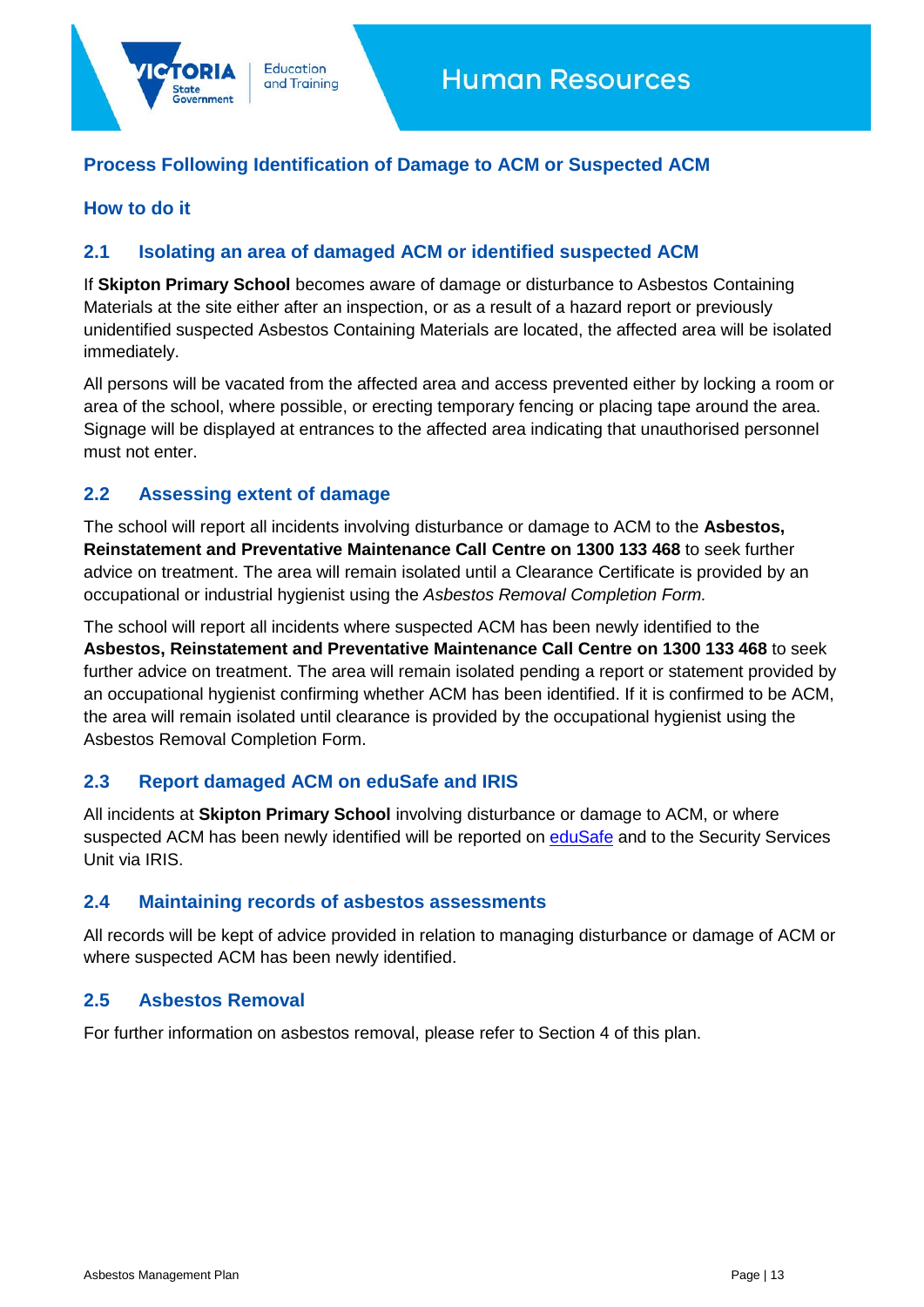

# <span id="page-13-0"></span>**2.6 Checklist - Process following identification of damage to ACM or identified suspected ACM**

| $\overline{\mathbf{v}}$ | <b>Requirement</b>                                                                                                                     |
|-------------------------|----------------------------------------------------------------------------------------------------------------------------------------|
|                         | Isolate the affected area. This may include vacating persons, locking rooms, placing tape<br>around the area, erecting signage, etc.   |
|                         | Report the incident to the Asbestos, Reinstatement and Preventative Maintenance Call<br>Centre on 1300 133 468 as soon as practicable. |
|                         | Report the incident on <b>eduSafe</b> and <b>IRIS</b> .                                                                                |
|                         | Maintain all asbestos documentation relating to the disturbance or newly identified<br>suspected ACM in the schools asbestos file.     |
|                         | Record newly identified confirmed ACM on the Asbestos Register.                                                                        |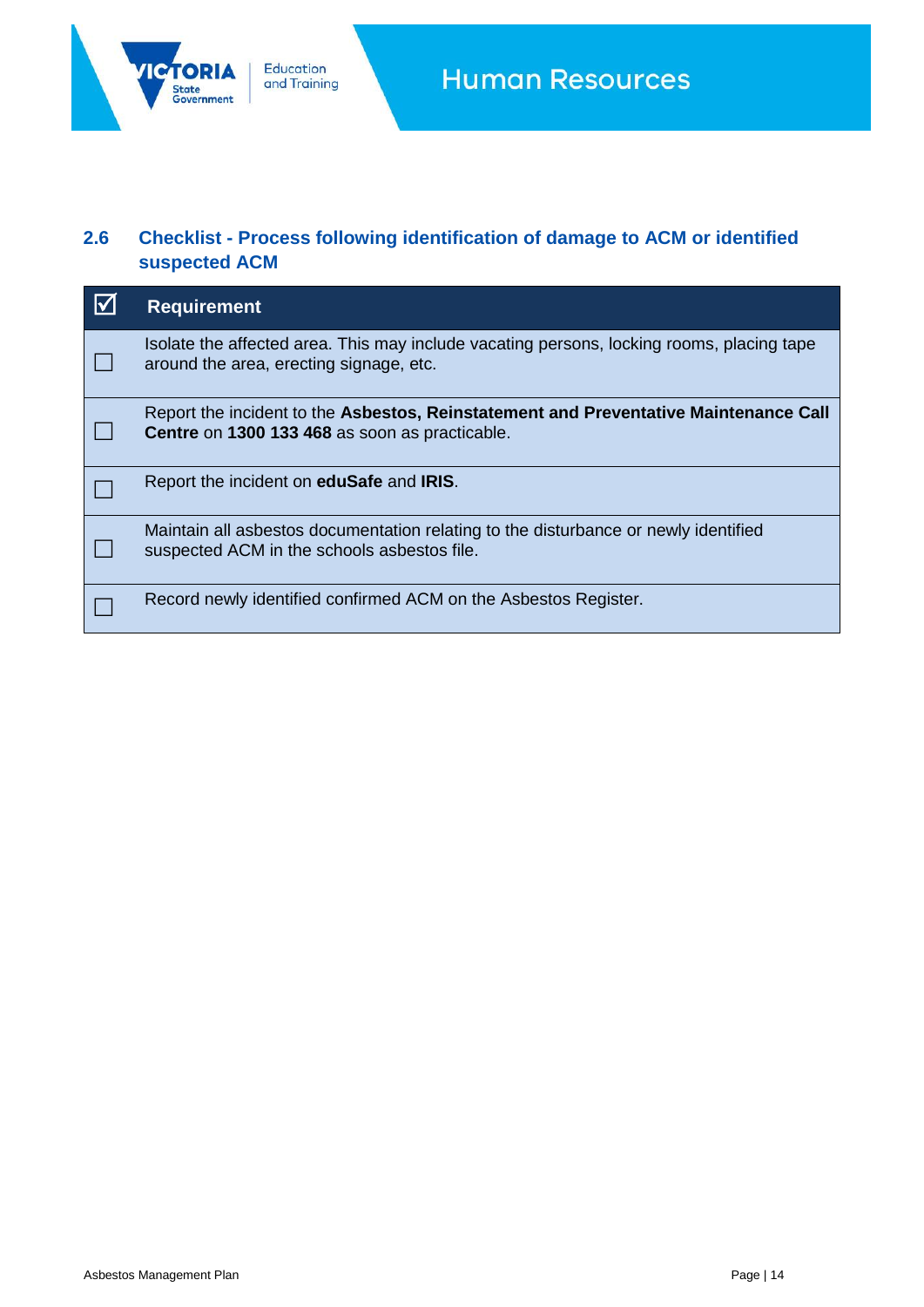

# <span id="page-14-0"></span>**2 Proposed works in or around school buildings**

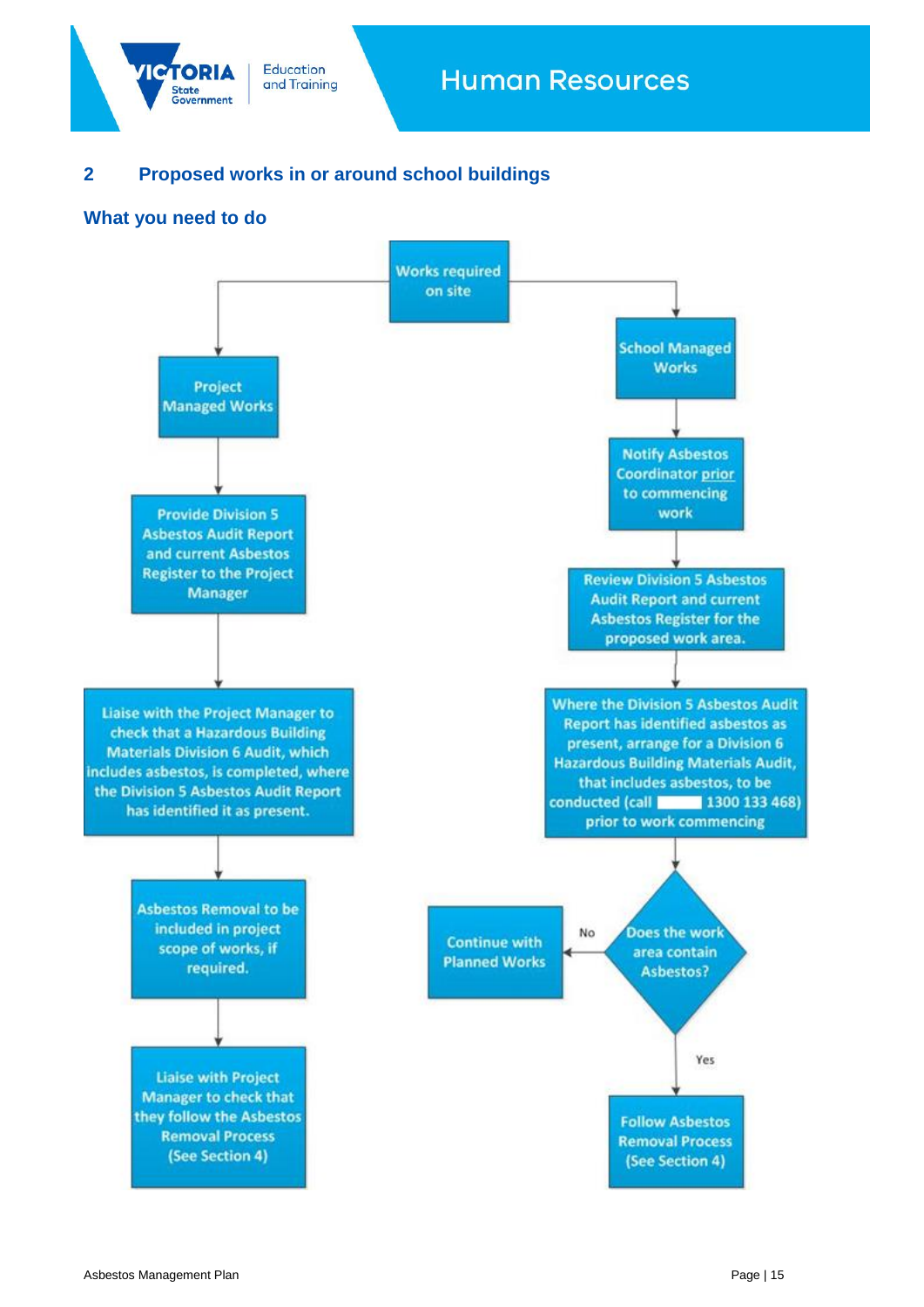# <span id="page-15-0"></span>**Proposed works in or around school buildings**

### **How to do it**

# <span id="page-15-1"></span>**3.1 Department Capital Works Program**

Due to the presence of ACM in a significant proportion of Victorian government schools, all project budgets under the Department's Capital Works and Planned Maintenance programs, will factor in asbestos removal.

# <span id="page-15-2"></span>**3.2 Project Managed Works (with a Project Manager)**

**Skipton Primary School** will provide their current Division 5 Asbestos Audit Report and current Asbestos Register to the project architect who in consultation with the quantity surveyor will provide a project cost based on the scope of works and requirement to remove any ACM.

**Skipton Primary School** will liaise with the Project Manager to check that a Division 6 Hazardous Building Materials Audit is included in the scope of works, if required.

**Skipton Primary School** will liaise with the Project Manager to check that asbestos removal is undertaken in accordance with Section 4 of this SAMP.

| <b>Requirement</b>                                                                                                                                                                                                                    |
|---------------------------------------------------------------------------------------------------------------------------------------------------------------------------------------------------------------------------------------|
| Provide appropriate school information to project manager e.g. current <b>Division 5</b><br><b>Asbestos Audit Report.</b>                                                                                                             |
| Provide school expectations to project manager e.g. requirement to provide copies of all<br>Division 6 Hazardous Building Materials Audit reports, clearance certificates and air<br>monitoring involved with asbestos removal works. |
| Establish communication strategies with project manager relating to asbestos-based<br>works.                                                                                                                                          |

#### <span id="page-15-3"></span>**3.3 School-Managed Works**

If **Skipton Primary School manages any works** with the potential to disturb walls, floors, ceilings, eaves or any other parts of a school building, the school will identify all asbestos-containing materials prior to the works commencing.

The Asbestos Coordinator or School Principal will arrange for a **Division 6 Hazardous Building Materials Audit** of the proposed work area to be completed by an Occupational Hygienist. This can be arranged by contacting the **Asbestos, Reinstatement and Preventative Maintenance Call Centre** on **1300 133 468**.

Where the Division 6 Hazardous Building Materials Audit report indicates that ACM are likely to be disturbed as a result of the proposed works, the ACM will be removed prior to the works commencing.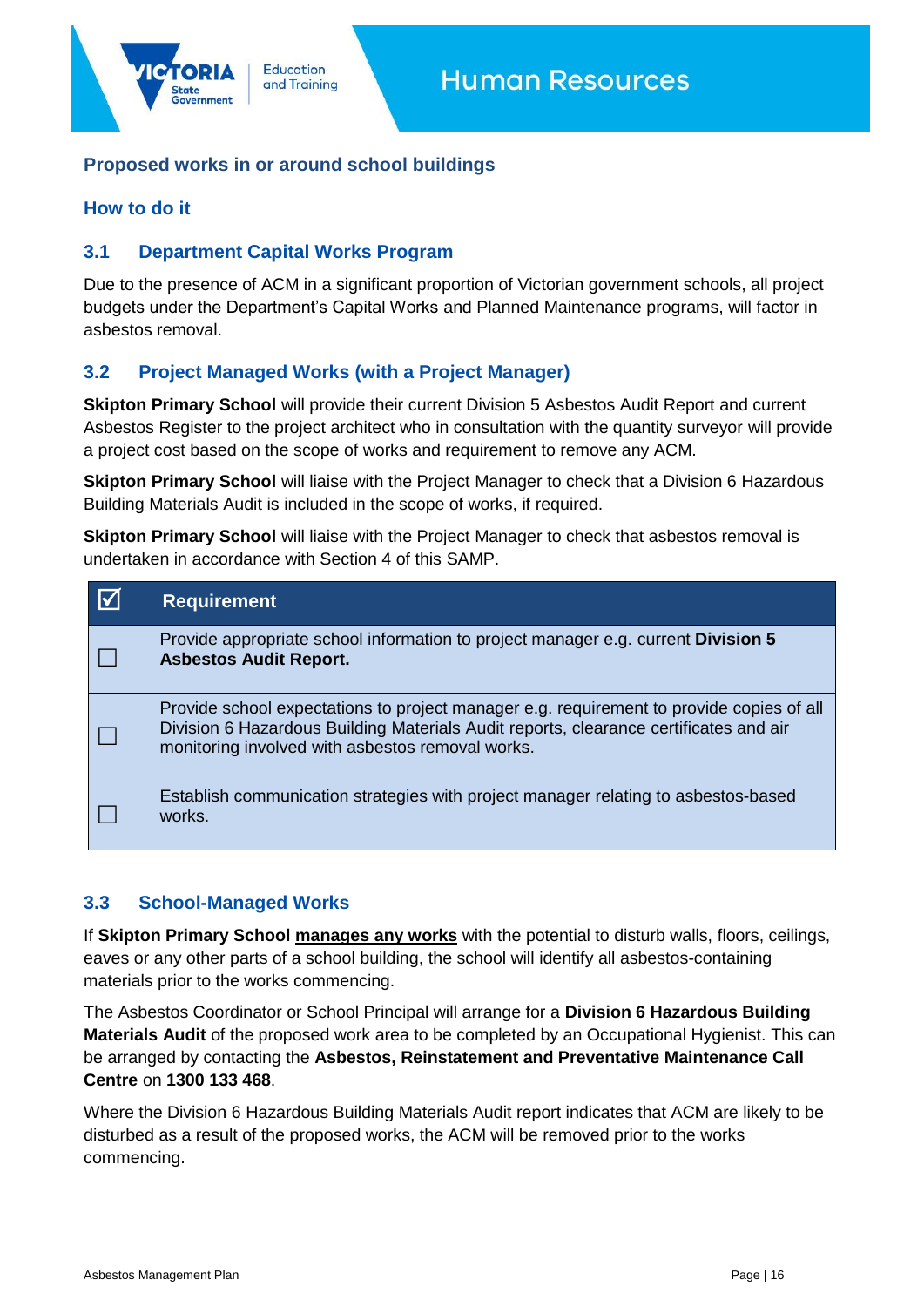Proposed works may include demolition, refurbishment, installation of new equipment, hanging displays, painting, etc. and could involve processes such as drilling, cutting, scraping, screwing, sanding or hammering. These works may potentially be undertaken by contractors, volunteers, maintenance / facilities staff or school employees.

The cost of asbestos management, as a part of school managed works, is to be funded by the school, unless the school has authorised pre approval from the Department for funding assistance.

#### <span id="page-16-0"></span>**3.4 Soil fills on school sites**

**Education** 

and Training

**Skipton Primary School** will contact the Victorian School Building Authority (VSBA) prior to accepting any soil fill onto our site: 1800 896 950

We will not accept third-party fill until the Department's template, '*Agreement for the Acceptance of Third-Party Fill on School Sites*' has been executed by the Minister of Education (or Ministerial delegate) and the supplier of the soil fill.

The school will ensure that all soil fill to be used on school sites is not contaminated and does not pose a risk to staff, students and the school community by following the *Fill on School Sites Policy*.

| <b>Requirement</b>                                                                                                                                                                                                             |
|--------------------------------------------------------------------------------------------------------------------------------------------------------------------------------------------------------------------------------|
| Notify the Asbestos Coordinator about any proposed works at the school with the<br>potential to disturb walls, floors, ceilings, eaves or any other parts of a school<br>building and / or grounds, before the work commences. |
| Undertake a Division 6 Hazardous Building Materials Audit to establish whether the<br>work area, including grounds contains ACM (or other hazardous building materials)<br>as part of the planning process.                    |
| If ACM may be disturbed as part of the works, contact the <b>Asbestos</b> ,<br><b>Reinstatement and Preventative Maintenance Call Centre on 1300 133 468 to</b><br>have them assessed / removed.                               |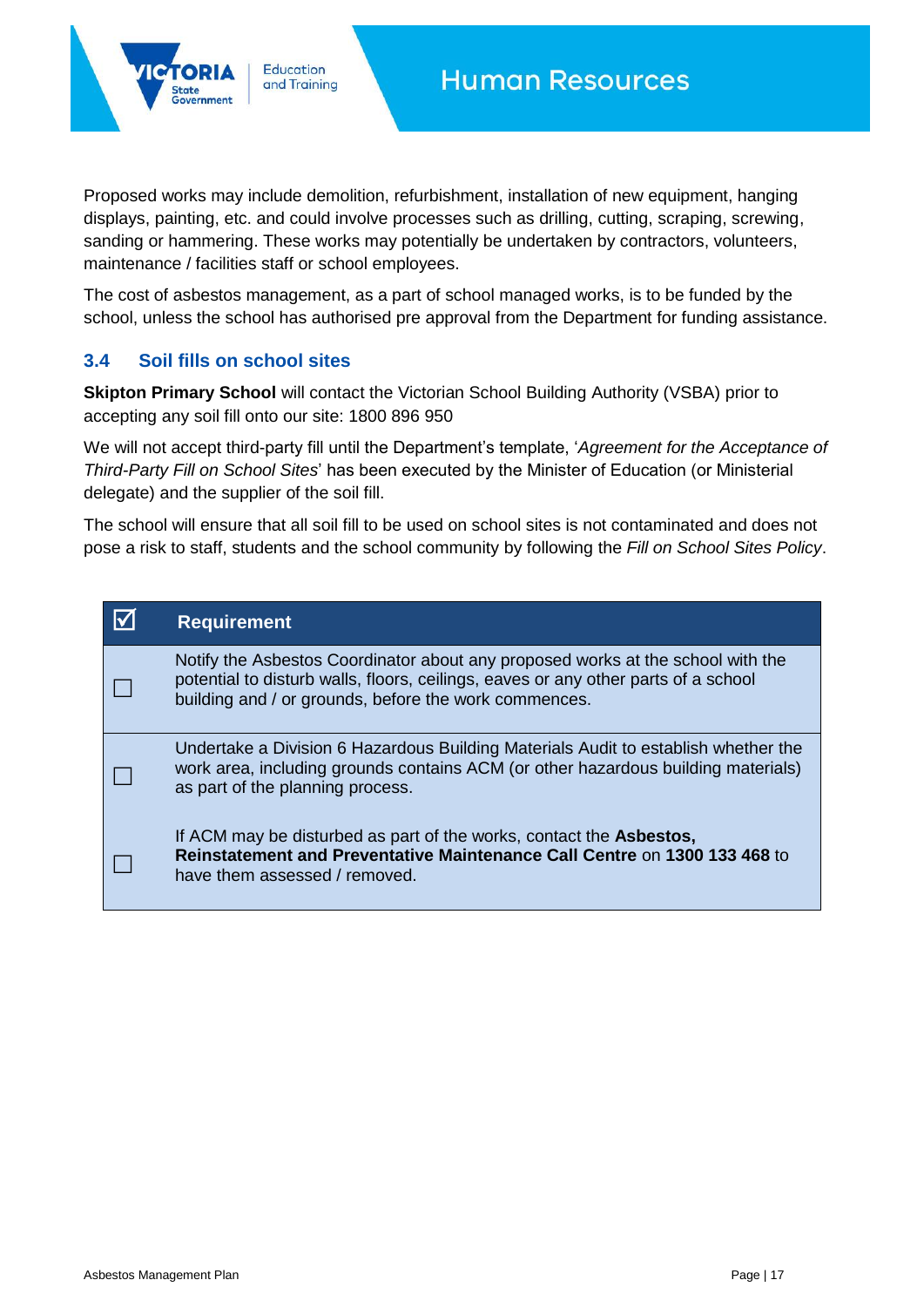

# <span id="page-17-0"></span>**3 Asbestos Removal Works**

#### **What you need to do?**

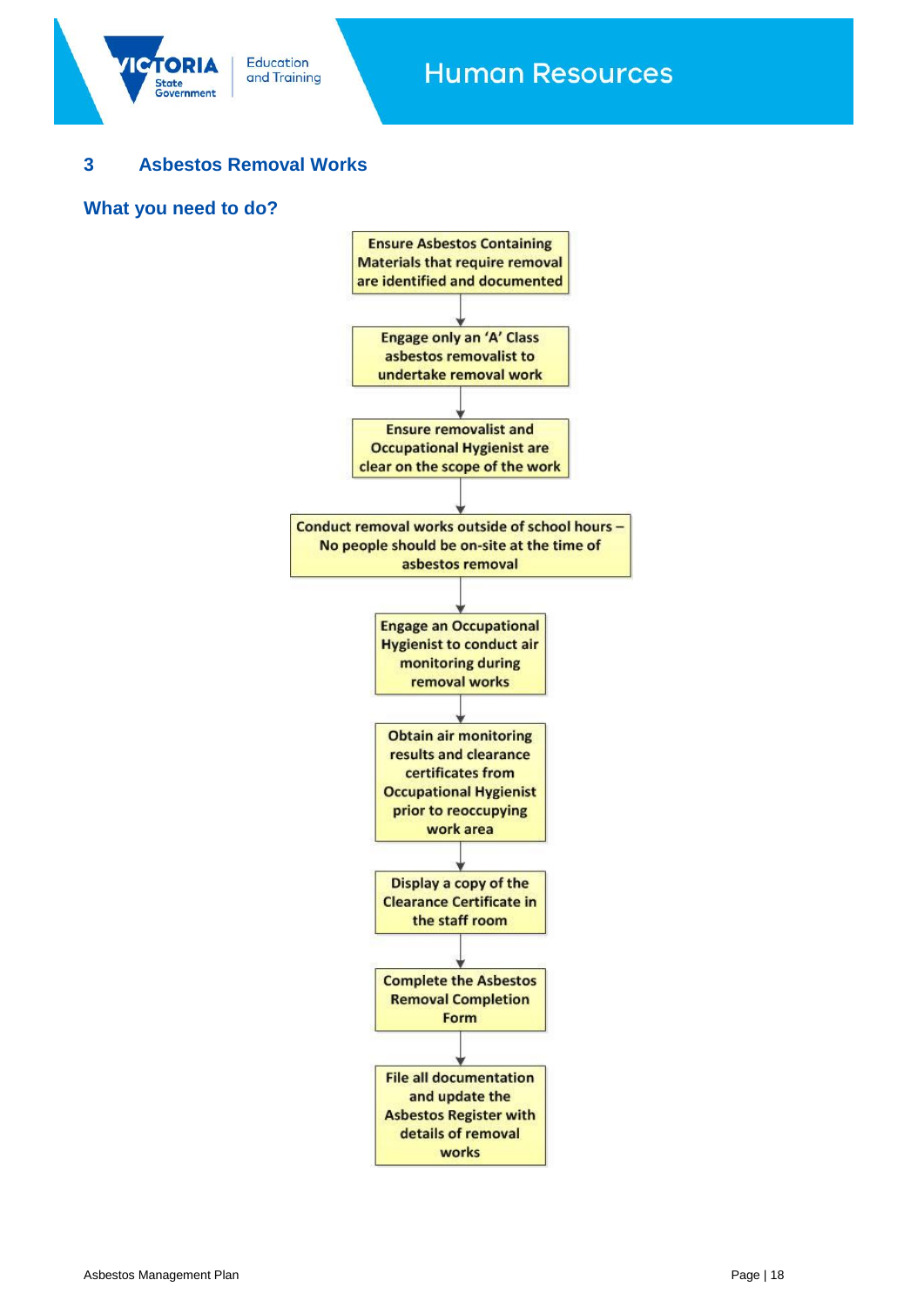# **Asbestos Removal Works**

#### **How to do it**

#### <span id="page-18-0"></span>**4.1 Contractor Management**

#### <span id="page-18-1"></span>**4.1.1 Approved Asbestos Removal Contractors**

**Education** 

and Training

Only Class "A" asbestos removal contractors will be engaged to undertake asbestos removal works. A contractor in this category is permitted to remove all types of friable and non-friable asbestos items.

A list of Class "A" Licensed Asbestos Removalists is [available](https://www.worksafe.vic.gov.au/resources/find-licenced-asbestos-removalist) from WorkSafe Victoria.

**Further advice is available from the Asbestos, Reinstatement and Preventative Maintenance Call Centre on 1300 133 468.**

#### <span id="page-18-2"></span>**4.1.2 WorkSafe Victoria Notification of Asbestos Removal Form**

Before removing asbestos, a licensed asbestos removal contractor must notify WorkSafe Victoria in writing in a [Notification of Asbestos Removal Form.](https://www.worksafe.vic.gov.au/resources/notice-asbestos-removal) The **Asbestos Coordinator** is to request a copy of this form from the asbestos removal contractor prior to commencement of work.

It is a legislated requirement that the licensed removalist's WorkSafe nominated Site Supervisor is always on site during removal works.

#### <span id="page-18-3"></span>**4.1.3 Contractor OHS Induction**

Asbestos removal contractors coming on site must complete the *Contractor OHS Induction Checklist* prior to commencing work. The induction will be provided by the **Asbestos Coordinator** and include provision and discussion of the Division 5 Asbestos Audit Report, current Asbestos Register and Division 6 Asbestos Audit Report.

An *Asbestos Removal Control Plan* must be completed at the time of induction.

#### <span id="page-18-4"></span>**4.1.4 Asbestos Removal Control Plan**

The licensed asbestos removalist must provide an Asbestos Removal Control Plan. No work is to commence without the Asbestos removal contractor's supervisor or foreman first signing the form and obtaining the written approval of the **Asbestos Coordinator**.

The Site Supervisor is responsible for ensuring that each worker is individually aware of their responsibilities in following risk control measures detailed in the Asbestos Removal Control Plan.

#### <span id="page-18-5"></span>**4.2 When Asbestos Removal works can be conducted**

The **Asbestos Coordinator** will arrange for the asbestos removal work to be undertaken outside normal school hours, when students and employees including aftercare and local community groups are not present.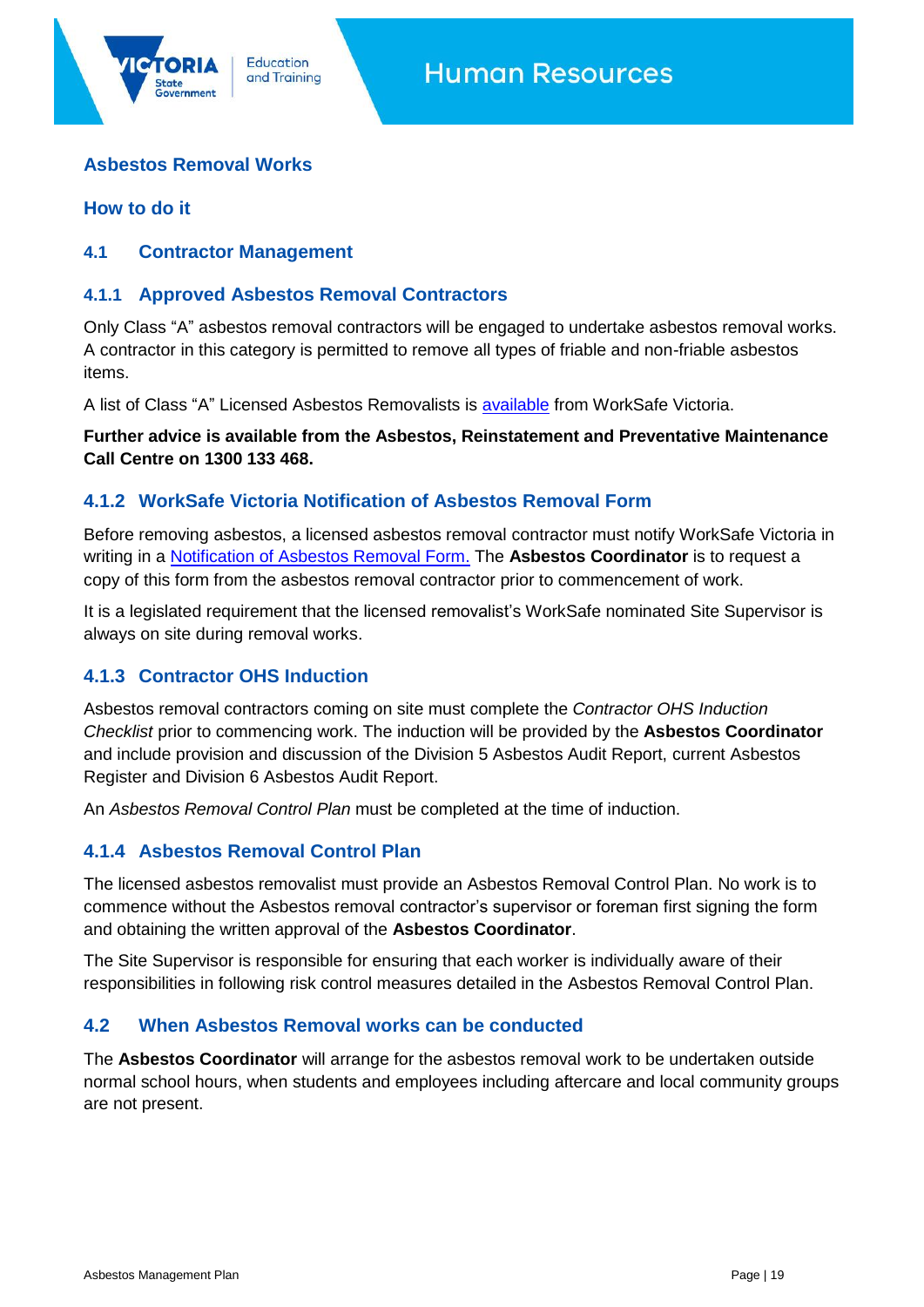# <span id="page-19-0"></span>**4.3 Air Monitoring and Clearance Certificates**

**Education** 

and Training

The school will engage a qualified occupational or industrial hygienist to undertake air monitoring and issue a visual inspection clearance certificate. It is recognised that the occupational hygienist cannot be engaged by the asbestos removal contractor.

# <span id="page-19-1"></span>**4.3.1 Background Air Monitoring**

The occupational hygienist will undertake air monitoring during asbestos removal and provide a report at the completion of the process.

#### <span id="page-19-2"></span>**4.3.2 Clearance Certificates**

After ACM has been removed, a visual inspection of the work area by an independent person such as an occupational hygienist must be completed to verify that there is no visible asbestos residue remaining within the work area. At the completion of this process the occupational hygienist will produce a signed written Clearance Certificate indicating the work area is clear of asbestos residue.

#### <span id="page-19-3"></span>**4.3.3 Clearance Air Monitoring**

The occupational hygienist will undertake air monitoring after asbestos removal has been completed to check that the air is clear of airborne asbestos fibres. The occupational hygienist will provide a report at the completion of the process.

#### <span id="page-19-4"></span>**4.3.4 Re-occupying a space where asbestos has been removed**

Where works have involved the removal of ACM, the **Asbestos Coordinator** will ensure that no one reoccupies a room or area where the removal has occurred until:

- A visual inspection has been undertaken by a qualified occupational hygienist and a Clearance Certificate has been issued.
- Atmospheric monitoring has been undertaken during and after removal of ACM by a qualified occupational hygienist and associated reports show no evidence of airborne asbestos fibres at the conclusion of the work.
- An *Asbestos Removal Completion Form* has been filled out by the Occupational Hygienist and Asbestos Coordinator.

The Clearance Certificate will be displayed in the staff room for a period of seven days after it is issued.

#### <span id="page-19-5"></span>**4.4 Maintaining Removal Documentation**

The Asbestos Coordinator will maintain records of all completed Safe Work Method Statements, asbestos removal completion forms, atmospheric monitoring reports and clearance certificates.

#### <span id="page-19-6"></span>**4.5 Appending Asbestos Records**

# <span id="page-19-7"></span>**4.5.1 Appending the Asbestos Register**

Following the removal of asbestos containing materials, the *Asbestos Register* will be updated to include the date of removal.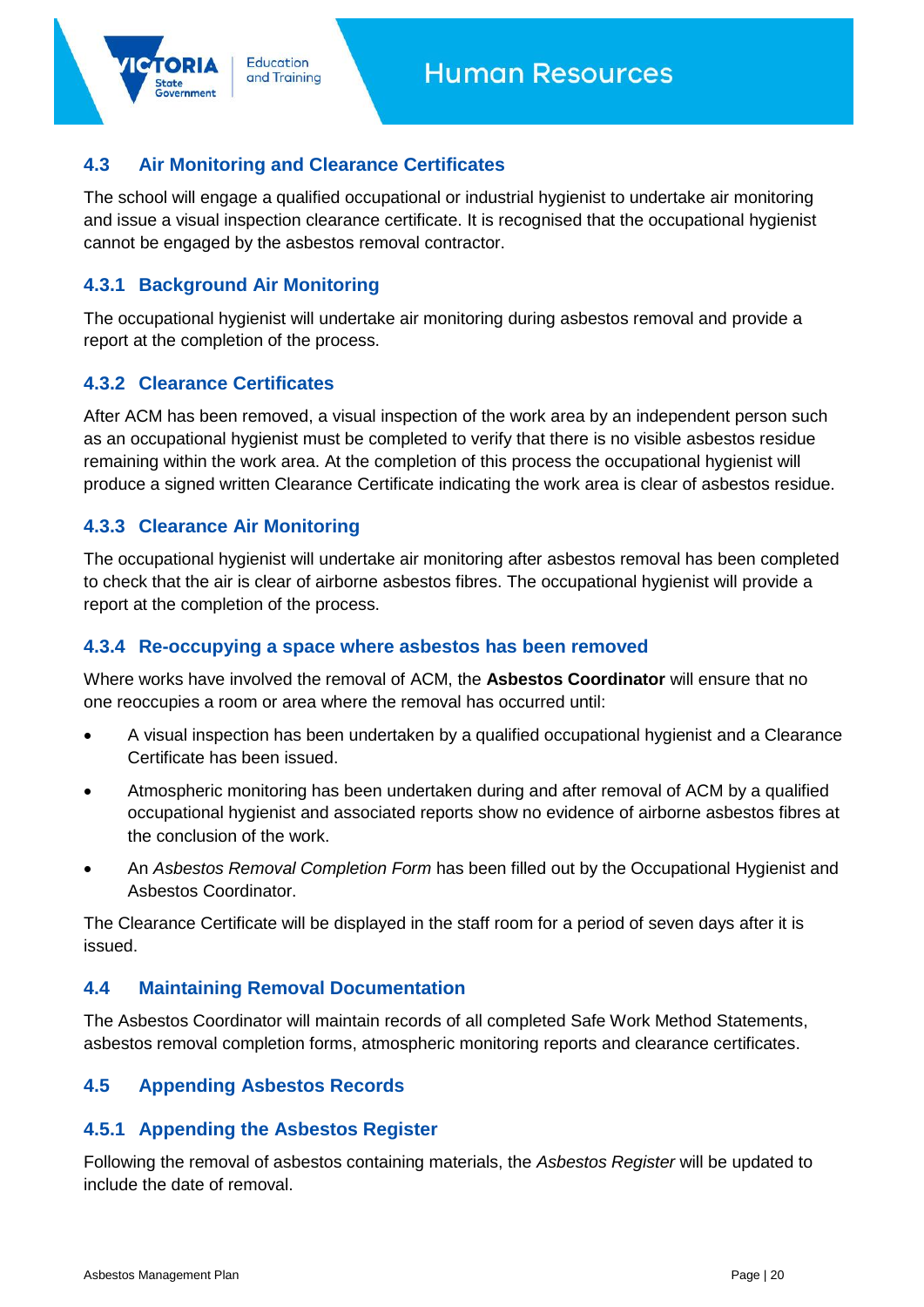'IC

# <span id="page-20-0"></span>**4.6 Checklist – Asbestos Removal Works**

| $\boxtimes$ | <b>Requirement</b>                                                                                                                                                                                                                                           |
|-------------|--------------------------------------------------------------------------------------------------------------------------------------------------------------------------------------------------------------------------------------------------------------|
|             | The asbestos removal works are scheduled during a time when parents, students,<br>employees, after school care and community groups are not present.                                                                                                         |
|             | A Class "A" Asbestos Removal Contractor will be conducting the removal works.                                                                                                                                                                                |
|             | The contractor has completed and submitted a WorkSafe Victoria Notification of<br>Asbestos Removal form and provided the Asbestos Coordinator with a copy.                                                                                                   |
|             | The school engaged an Occupational Hygienist to conduct:<br>Background air monitoring during the removal works.<br>Clearance air monitoring at the completion of the removal works.<br>A visual inspection verifying the successful completion of the works. |
|             | The school has completed a <b>Contractor OHS induction</b> of all contractors and sub-<br>contractors involved in asbestos removal work, prior to commencing work (as per<br>the contractor management procedure).                                           |
|             | The school has received copies of the following reports from the Occupational<br>Hygienist:<br>Asbestos air monitoring results.<br>Asbestos Clearance Certificate.<br>$\bullet$                                                                              |
|             | The area where asbestos removal has occurred is not reopened until the receipt<br>and verification of the air monitoring report and clearance certificate.                                                                                                   |
|             | The clearance certificate is displayed in the staff room for seven days after it has<br>been issued.                                                                                                                                                         |
|             | All air monitoring reports and clearance certificates are retained in the schools<br>asbestos management file.                                                                                                                                               |
|             | The school has completed the Asbestos Removal Completion Form.                                                                                                                                                                                               |
|             | The school has updated the Asbestos Register to record where asbestos containing<br>materials have been removed.                                                                                                                                             |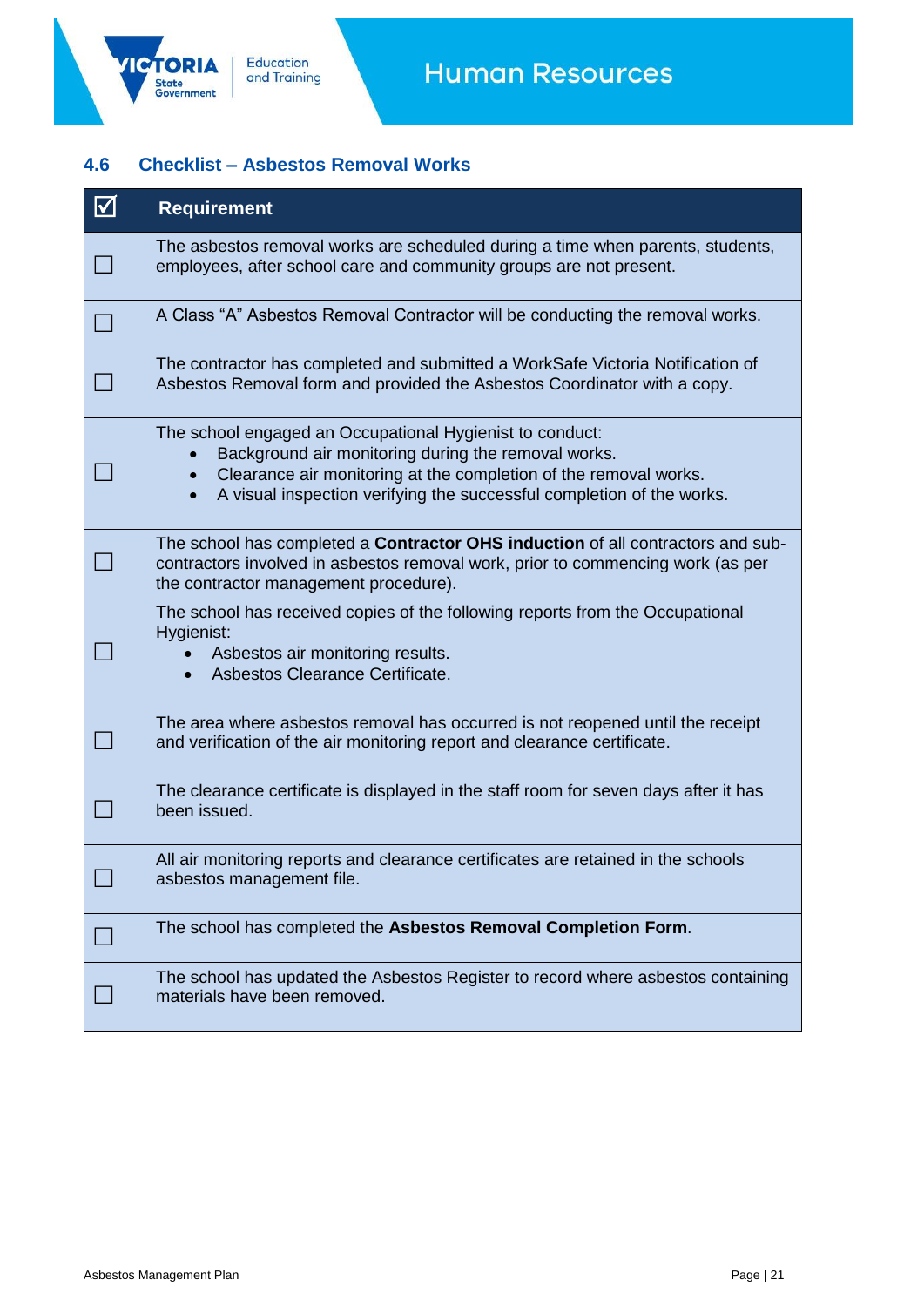# **Glossary**

| <b>ACM (Asbestos</b><br><b>Containing Material)</b> | Any manufactured material or object that, as part of its design,<br>contains one or more of the fibrous forms of mineral silicates<br>belonging to the serpentine or amphibole groups of rock-forming<br>minerals including actinolite, amosite (brown asbestos),<br>anthophyllite, crocidolite (blue asbestos), chrysotile (white<br>asbestos) or tremolite.<br>Examples of ACM include: asbestos-containing cement sheet,<br>cement pipes, vinyl tiles, sprayed insulation, telecommunications |
|-----------------------------------------------------|--------------------------------------------------------------------------------------------------------------------------------------------------------------------------------------------------------------------------------------------------------------------------------------------------------------------------------------------------------------------------------------------------------------------------------------------------------------------------------------------------|
|                                                     | pits, pipe lagging, millboard and gaskets.                                                                                                                                                                                                                                                                                                                                                                                                                                                       |
| <b>Asbestos Coordinator</b>                         | A person who is responsible for the safe management of asbestos<br>within the workplace who, by default, is the Principal or can be a<br>suitable person delegated by the Principal. The Asbestos<br>Coordinator is the main contact for asbestos-related issues in the<br>school.                                                                                                                                                                                                               |
| <b>Asbestos Register</b>                            | The asbestos register contains current information about the<br>existence and location of any known or presumed ACM on the<br>school site, based on an initial Division 5 Asbestos Audit Report<br>and subsequent quarterly visual inspections to update the register.                                                                                                                                                                                                                           |
| <b>Asbestos Removal</b><br><b>Completion Form</b>   | A form completed by an Occupational Hygienist at the conclusion<br>of asbestos removal works to verify that the atmospheric<br>monitoring results and clearance certificates meet the required<br>safety standards to allow the area to be re-occupied. The<br>asbestos coordinator must counter-sign to verify that they have<br>been provided with the relevant documents.                                                                                                                     |
| <b>Contractor</b>                                   | A contractor includes any service providers/individuals who are<br>not direct employees of the Department and are providing<br>services/works in relation to maintenance and repair work. This<br>includes contractor employees, sub-contractors and sub-<br>contractor's employees.                                                                                                                                                                                                             |
| <b>Division 5 Asbestos Audit</b>                    | A visual inspection conducted by an Occupational Hygienist at<br>least every five years to identify the existence, location and<br>condition of any known or presumed ACM on the school site.<br>Results of the audit are reported in a Division 5 Asbestos Audit<br>Report.                                                                                                                                                                                                                     |
| <b>Division 6 Asbestos Audit</b>                    | Mandated sampling required of suspected ACM (where there is<br>uncertainty) to verify the existence of asbestos prior to work<br>commencing in an affected area of the school. Results of the<br>sampling are documented in a Division 6 Asbestos Audit Report.                                                                                                                                                                                                                                  |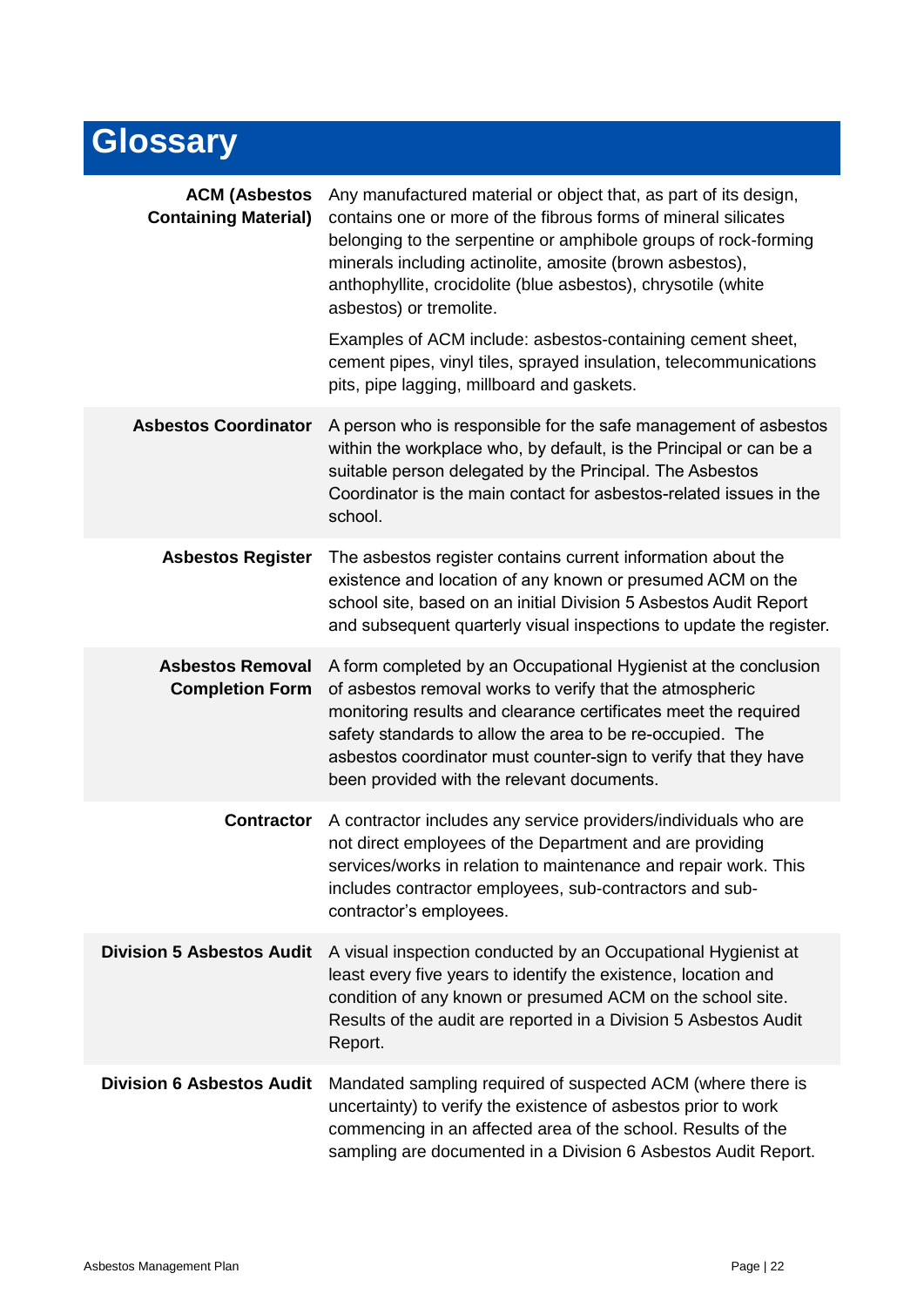# **Glossary**

| eduSafe                                                       | The Departmental online hazard and incident reporting and<br>management system. Employees log on using their employee<br>number and password.                                                                                                                                                                                                                                                                                                               |
|---------------------------------------------------------------|-------------------------------------------------------------------------------------------------------------------------------------------------------------------------------------------------------------------------------------------------------------------------------------------------------------------------------------------------------------------------------------------------------------------------------------------------------------|
| <b>Friable Asbestos</b>                                       | ACM that can be crumbled or pulverised by hand pressure to a<br>powder when dry.                                                                                                                                                                                                                                                                                                                                                                            |
| <b>Employee</b>                                               | A person employed under a contract of employment or contract of<br>training                                                                                                                                                                                                                                                                                                                                                                                 |
| <b>Hazardous Building</b><br><b>Materials</b>                 | Asbestos (friable and non-friable)<br>Polychlorinated Biphenyls (PCB)<br><b>Synthetic Mineral Fibres (SMFs)</b><br><b>Lead-Based Paint</b><br>Copper Chrome Arsenate (CCA)-Treated Timber                                                                                                                                                                                                                                                                   |
| <b>IRIS (Immediate Response</b><br><b>Information System)</b> | The Department emergency response reporting system.                                                                                                                                                                                                                                                                                                                                                                                                         |
| <b>Non-Friable Asbestos</b>                                   | Bonded ACM that cannot be crumbled by hand pressure alone.                                                                                                                                                                                                                                                                                                                                                                                                  |
| <b>SAMP (School Asbestos)</b><br><b>Management Plan)</b>      | A school asbestos management plan is a documented outline of<br>how asbestos in each school will be managed.                                                                                                                                                                                                                                                                                                                                                |
| <b>SWMS (Safe Work Method</b><br>Statement)                   | A document which describes the high risk work being performed,<br>the health and safety risks associated with the work and the risk<br>control measures that will be applied to ensure the work is carried<br>out in a safe manner. A Job Safety Analysis (JSA) or equivalent<br>may be used instead of a SWMS if it contains the same<br>information. It should be reviewed by the Principal or Asbestos<br>Coordinator prior to the commencement of work. |
| <b>Volunteer</b>                                              | A person approved by the Workplace Manager, who without<br>payment or reward, voluntarily engages in school work. Volunteers<br>may be community members who assist in working bees, reading<br>to students, serving at the canteen or assisting in school events<br>such as swimming or athletics carnivals and fetes                                                                                                                                      |
|                                                               |                                                                                                                                                                                                                                                                                                                                                                                                                                                             |

# <span id="page-22-0"></span>**Related Documentation**

*Asbestos Register*

*Asbestos Label Register*

*Asbestos Removal Completion Form*